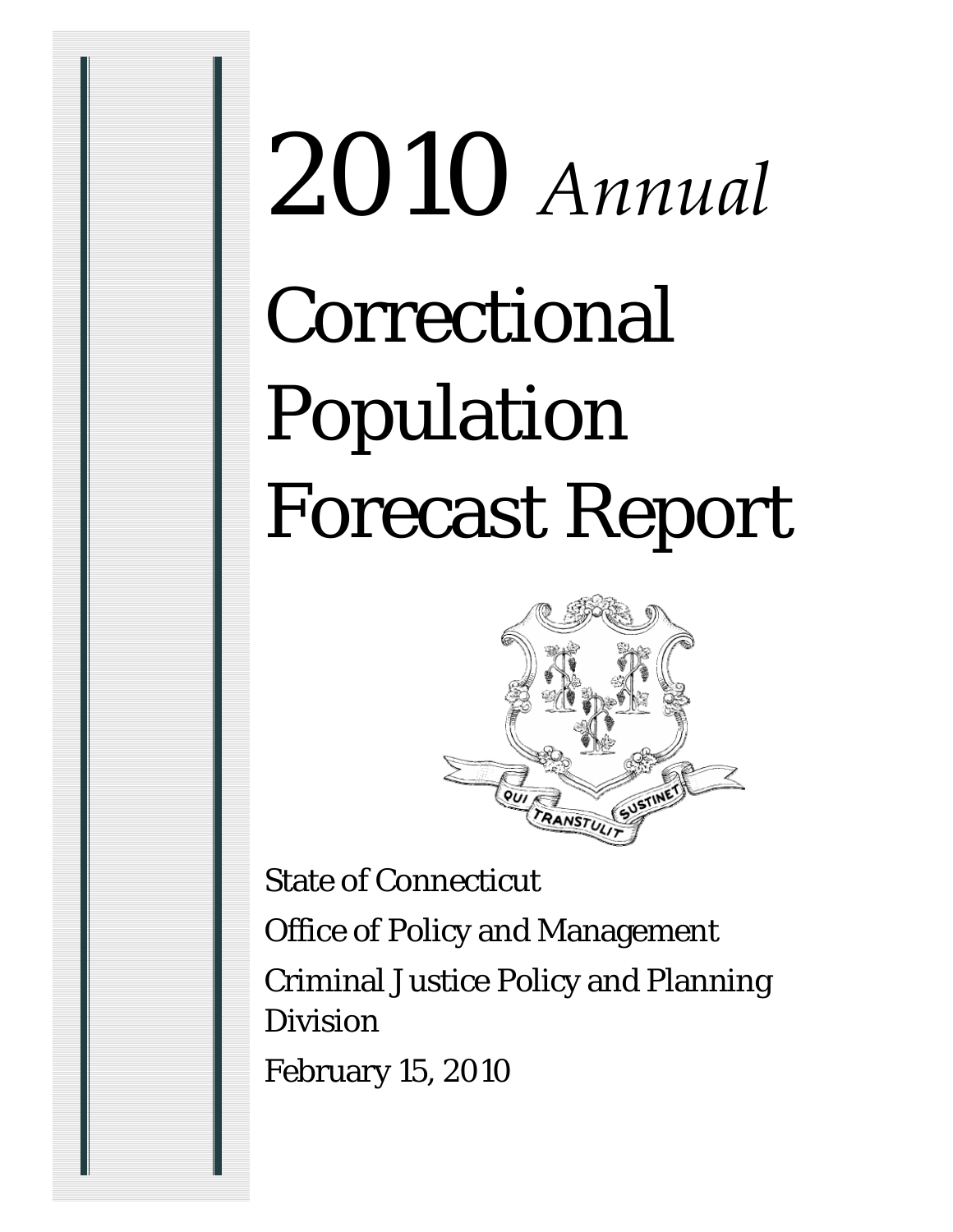This report was funded, in part, through a grant awarded by the Bureau of Justice Statistics, Office of Justice Programs, U.S. Department of Justice (grant number 2009‐BJ‐ CX‐K014). The opinions, findings, and conclusions or recommendations expressed in this report are those of the contributors and do not necessarily represent the official position or policies of the U.S. Department of Justice.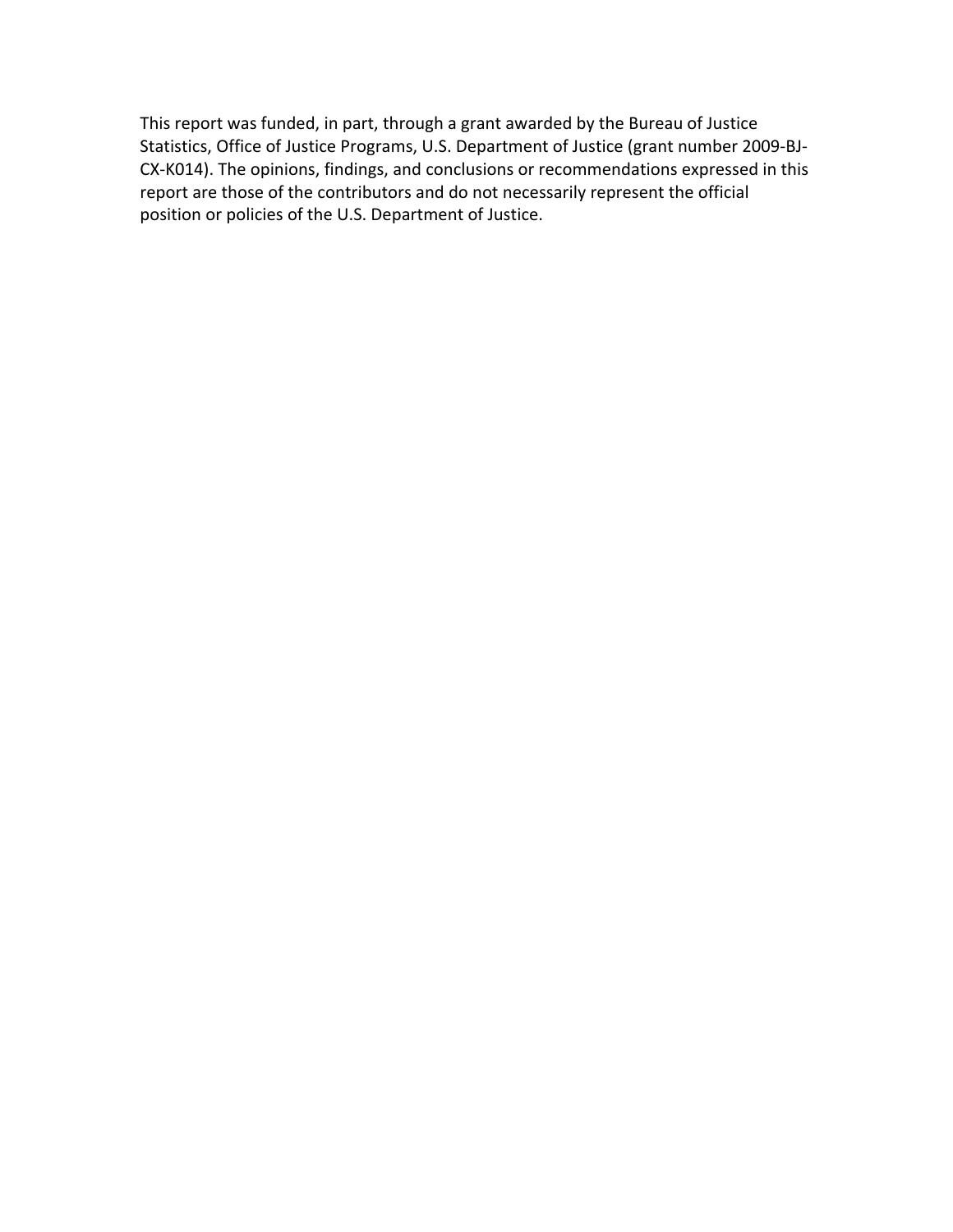### Acknowledgements

This report has been generated by the Office of Policy and Management in collaboration with members of the Criminal Justice Policy Advisory Commission (CJPAC) Research Workgroup.

**Office of Policy and Management (OPM)** 

Robert L. Genuario, Secretary

**Criminal Justice Policy & Planning Division (CJPPD)** 

Brian Austin, Jr., Esq., Undersecretary

John E. Forbes, Assistant Director Linda D. DeConti, M.Sc., Research Manager Ivan Kuzyk, Primary Author and Planning Specialist

**Criminal Justice Policy Advisory Commission (CJPAC) Research Workgroup** 

**Department of Correction (DOC)** 

Carol Salsbury Lynn Milling Kitty Dudley Mary Lansing Patrick Hynes, Ph.D.

**Board of Pardons and Paroles (BOPP)** 

John Lahda Richard Sparaco Fred Watton

**Department of Mental Health and Addiction Services (DMHAS)** 

Alfred Bidorini Loel W. Meckel, LCSW

**Department of Public Safety (DPS), Division of State Police** 

Lois A. Desmarais

**Connecticut Judicial Branch** 

Judith P. Lee, Esq. Brian Hill Susan C. Glass

**Central Connecticut State University** 

Dr. Stephen Cox, Ph.D.

**Connecticut Legislative Branch** 

Chris Reinhart, Esq.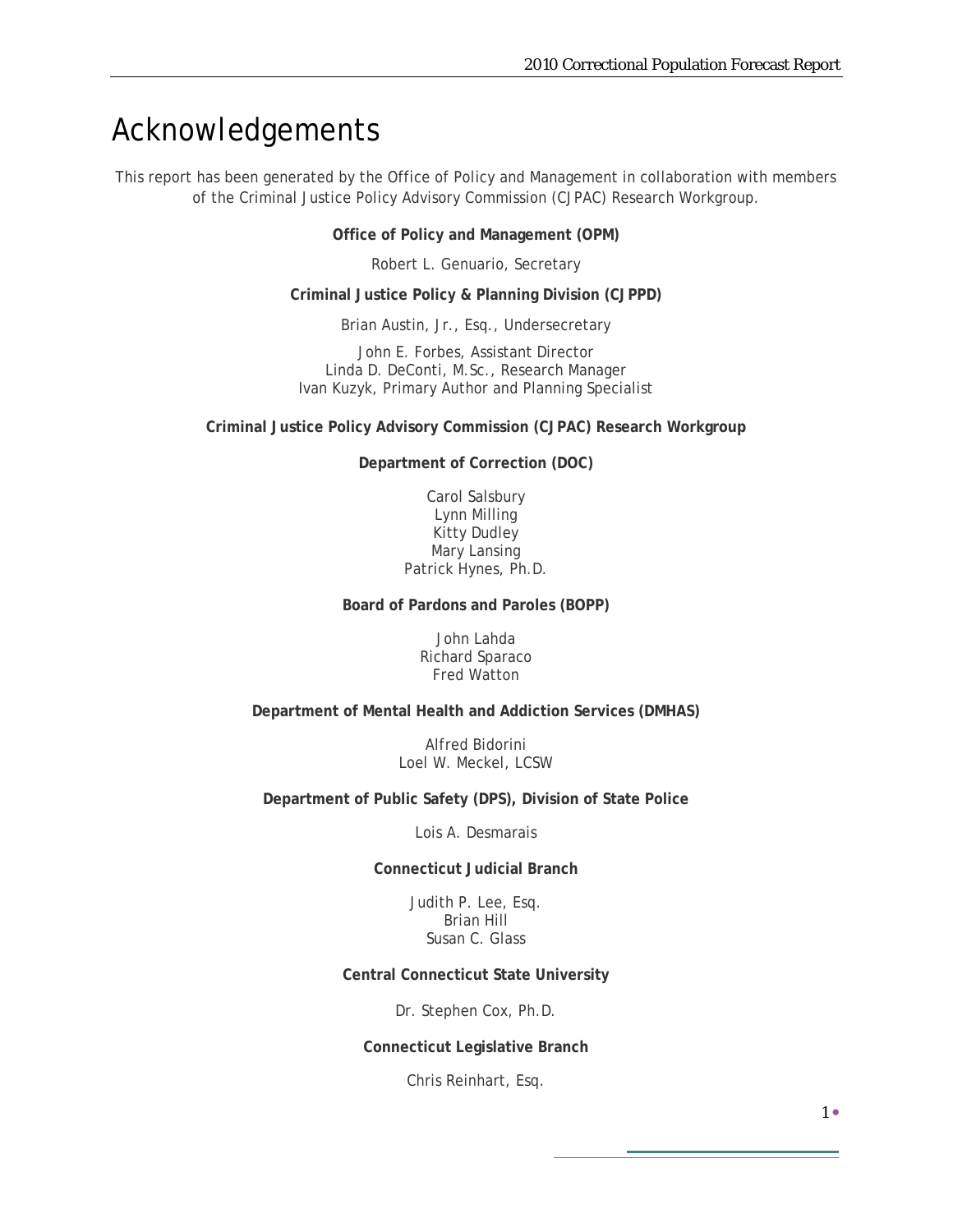## Introduction

The State of Connecticut's Annual Correctional Population Forecast is published in response to the statutory mandates outlined in Connecticut General Statutes Section 4- 68n that tasks the Criminal Justice Policy and Planning Division (CJPPD) within the Office of Policy and Management (OPM) with developing annual population projections for Connecticut's correctional system for planning purposes.

OPM produced its first forecast of Connecticut's prison population in February 2007. This report represents our fourth annual forecast. One year ago, in February 2009, OPM projected the state's prison population would slowly trend downward over the course of the year. It was anticipated that the inmate population would fall to about 18,600 in January 2010. In fact, the inmate population declined much faster than even OPM's most aggressive estimates. Between January 2009 and January 2010, the state's inmate population declined by 925 inmates (4.9%). This decrease represented the largest, annual percentage decline in recent memory, resulting in the closure of Webster Correctional Institution in Cheshire, a 400-bed minimum security prison facility. This decline was achieved as more offenders were appropriately supervised in the community.

Over the coming year, OPM estimates that the prison population will continue to shrink although not at the rate we have witnessed over the last 18 months. Without major changes in existing sentencing trends and guidelines, prison admits and the meanlength-of-stay of inmates should remain relatively constant. We expect the community supervision population to gradual increase over the next twelve months stabilizing and reducing the incarcerated population.

In recent years, Connecticut has been building a more diverse correctional system with a broader range of sanctions and greater use of community supervision that still holds less dangerous offenders accountable while successfully transitioning them to become productive, taxpaying citizens. The appropriate use of community supervision options ensures that prison beds will remain available for the most violent criminals and those who prove themselves to be a persistent threat to community safety.

**Brian Austin, Jr., Esq., Undersecretary Criminal Justice Policy and Planning Division**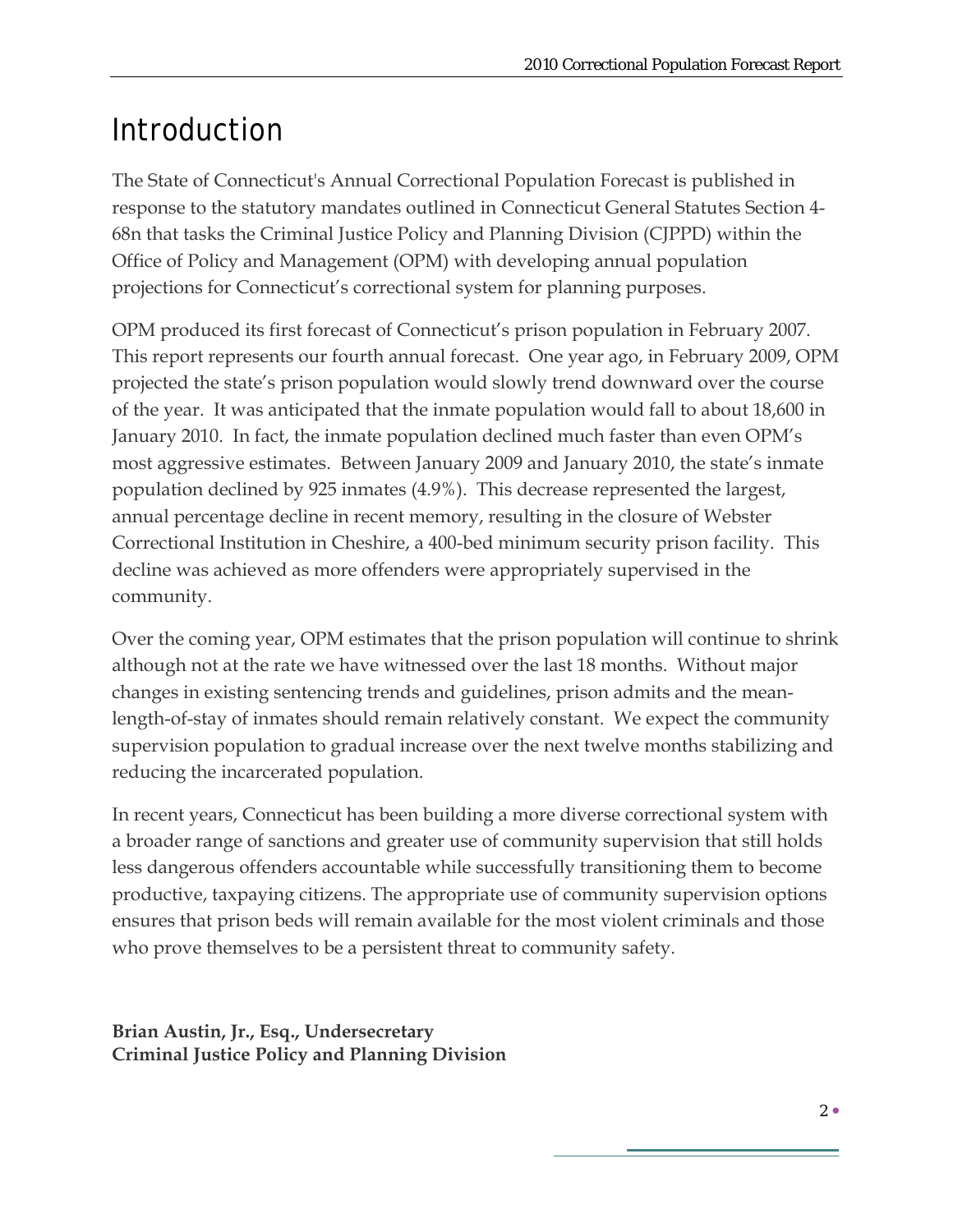## Table of Contents

| <b>Acknowledgements</b>                                 |                |
|---------------------------------------------------------|----------------|
|                                                         |                |
| Introduction                                            | $\overline{2}$ |
|                                                         |                |
| <b>Table of Contents</b>                                | 3              |
|                                                         |                |
| <b>Correctional Population Forecast</b>                 |                |
| <b>Total Facility Population Forecast</b>               | 4              |
| Forecasting Scenarios: Modeling the Prison Population   | 5              |
| Connecticut's Prison Population: 5 Year Trend           | 6              |
| A Basic Model of Connecticut's Prison System            |                |
| Seasonal Factors: Unsentenced Inmate Population         | 8              |
| Seasonal Factors: Monthly Admits of Sentenced Offenders | 9              |
| <b>Prison Population and Community Supervision</b>      | 10             |
| Crime Rates in Connecticut                              | 11             |
| 2009 Prison Population Projection Review                | 13             |
| <b>Factors Affecting the Forecast</b>                   | 14             |
| <b>Forecasting Perspective</b>                          | 16             |

| <b>Appendices</b>                              |     |
|------------------------------------------------|-----|
| Appendix 1: Forecast Methodology               | 18  |
| <b>Appendix 2: Community Supervision Types</b> | 20. |
| Appendix 3: Timeline of Events                 | 21  |
| Appendix 4: Historical Trend Data              | 24  |
|                                                |     |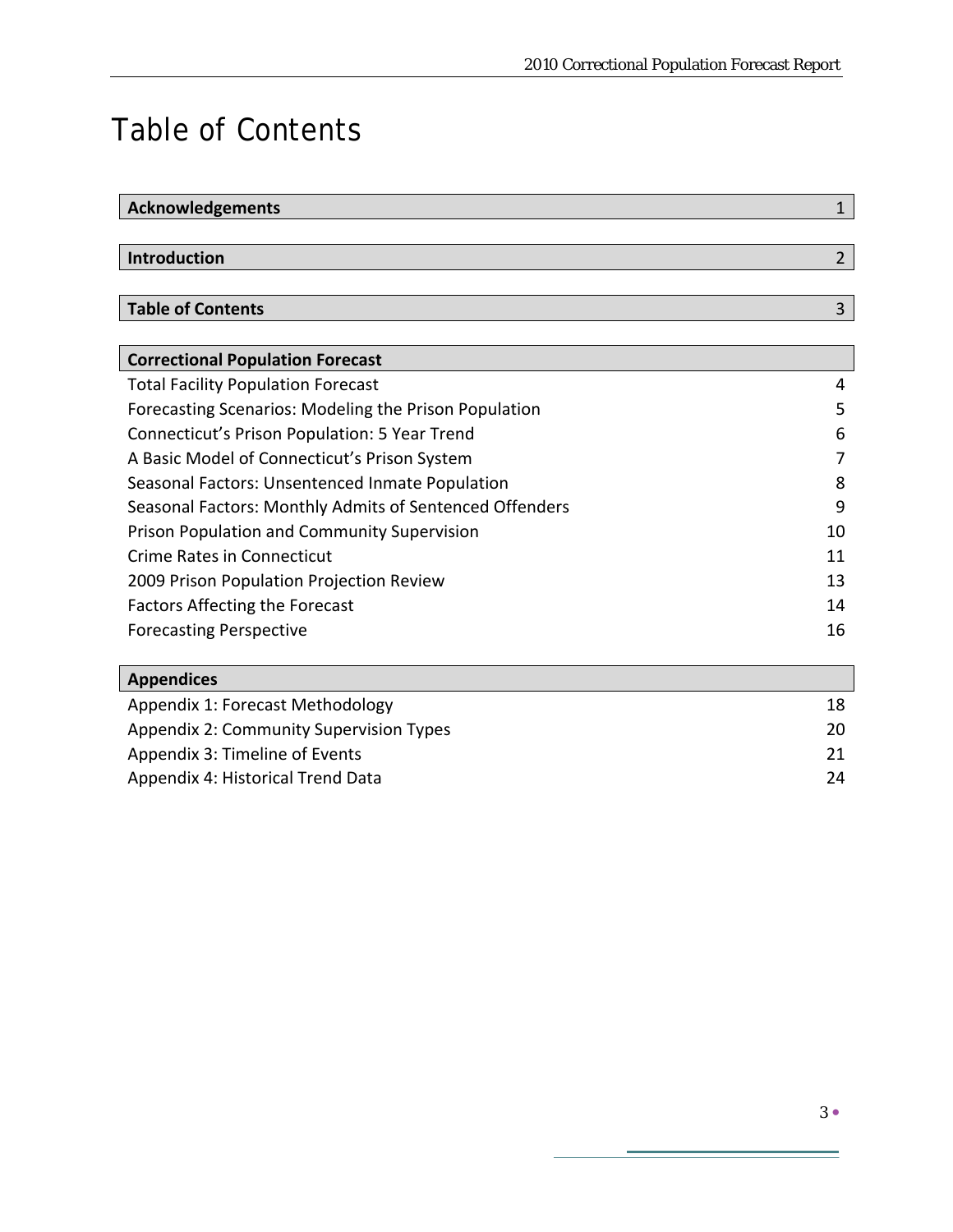## Total Facility Population Forecast

The Connecticut Department of Correction's (DOC) total facility population is forecast to decline from the 2009 levels in the coming year. The total facility population for March 1, 2010 to February 1, 2011 is anticipated to remain between 18,000 and 18,500.



**CHART 1: DOC Total Facility Population, Actual and One Year Projection January 1, 2008 to February 1, 2011** 

| <b>TOTAL FACILITY POPULATION FORECAST by MONTH</b> |        |        |        |        |        |            |        |            |        |        |        |
|----------------------------------------------------|--------|--------|--------|--------|--------|------------|--------|------------|--------|--------|--------|
| 2010                                               |        |        |        |        |        |            |        | 2011       |        |        |        |
| <b>MAR</b>                                         | APR    | MAY    | JUN    | JUL    | AUG    | <b>SEP</b> | OCT    | <b>NOV</b> | DEC    | JAN    | FEB    |
| 18,332                                             | 18,281 | 18,161 | 18,156 | 18,155 | 18,180 | 18,323     | 18,411 | 18,305     | 18,129 | 17,738 | 18.009 |

- Although the prison population is expected to continue to decline over the next year, it will decrease at a much slower pace than we have witnessed in the past eighteen months.
- The decline in the offender population occurred due to a reduction in the backlog of parole eligible offenders, an increase in the movement of offenders through the parole process, and the ability of the Department of Correction to optimize their population management strategies, including the re-instatement of the 45 day furlough process.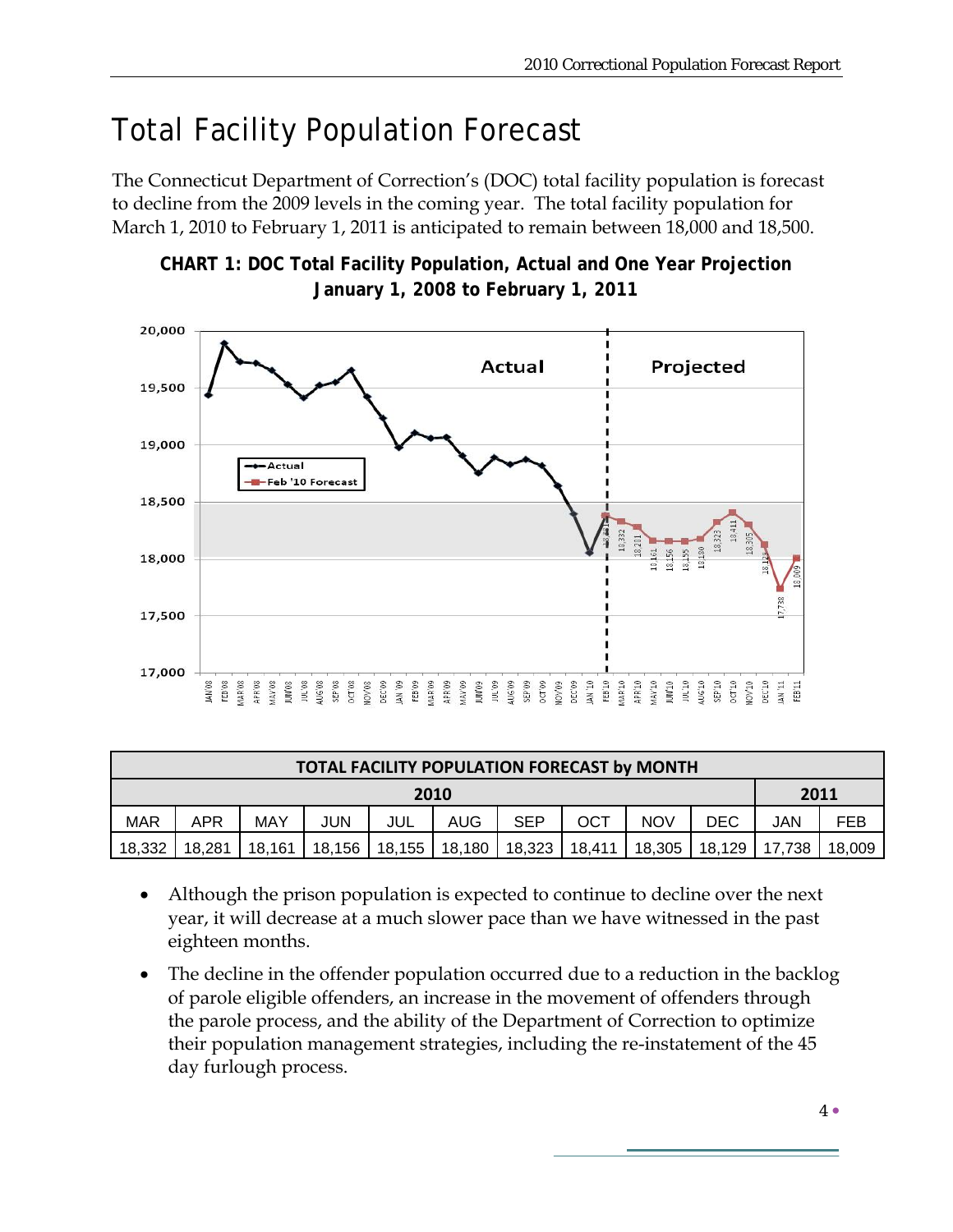# Forecasting Scenarios: Modeling the Prison Population

Ten years of actual prison population data for Connecticut, 2000-2009, was used to produce trend lines that reflected a range of possible trajectories for state's prison population over the coming year.





- High Growth Scenario: projected from those years which exhibited above average growth during the period 2000-2009.
- The 10 Year Average: projected from a 10 year average on monthly population totals during the period 2000-2009.
- Slow Decline Scenario: projected from those years which exhibited a slow decline in the population growth during the period 2000-2009.
- Moderate Decline Scenario: projected from those years which exhibited a moderate decline in the population growth during the period 2000-2009.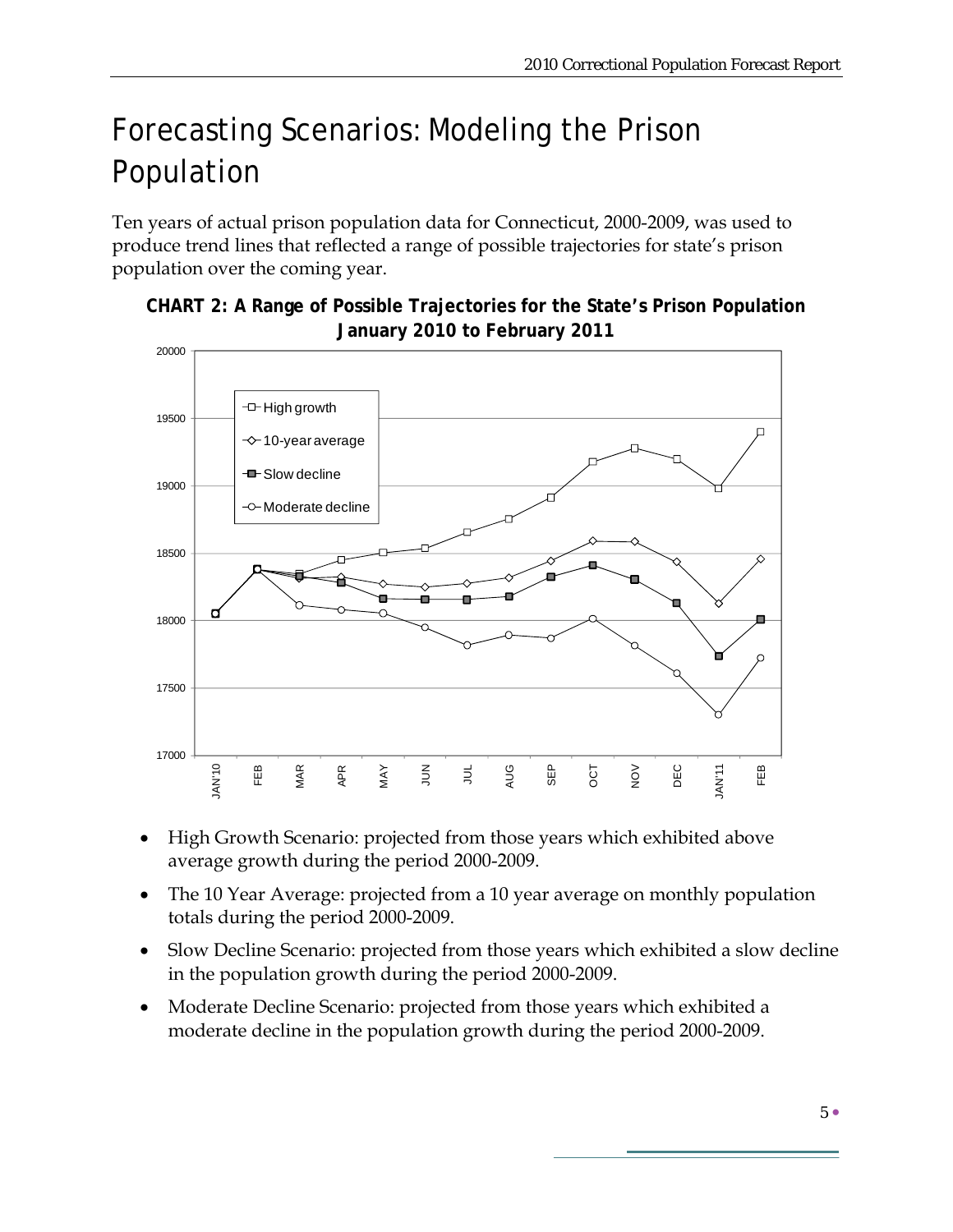## Connecticut's Prison Population: 5 Year Trend

In the last five years, Connecticut's prison population has risen and fallen rapidly.



**CHART 3: Connecticut's Prison Population, January 2006 to January 2010**

- In the last five years, Connecticut's prison population spiked and then ebbed in a dramatic fashion. Between January 2006 and November 2006, the prison system added inmates at a rate of 130 per month. Between August 2007 and December 2007, in the immediate aftermath of the Cheshire home invasion and murders, the prison population increased at a rate of 317 inmates per month. In the period from October 2008 through January 2010, the prison system lost inmates at a rate of 107 per month.
- OPM anticipates that although the prison population will trend downward, it will move at a much slower rate than in the recent past and begin to stabilize.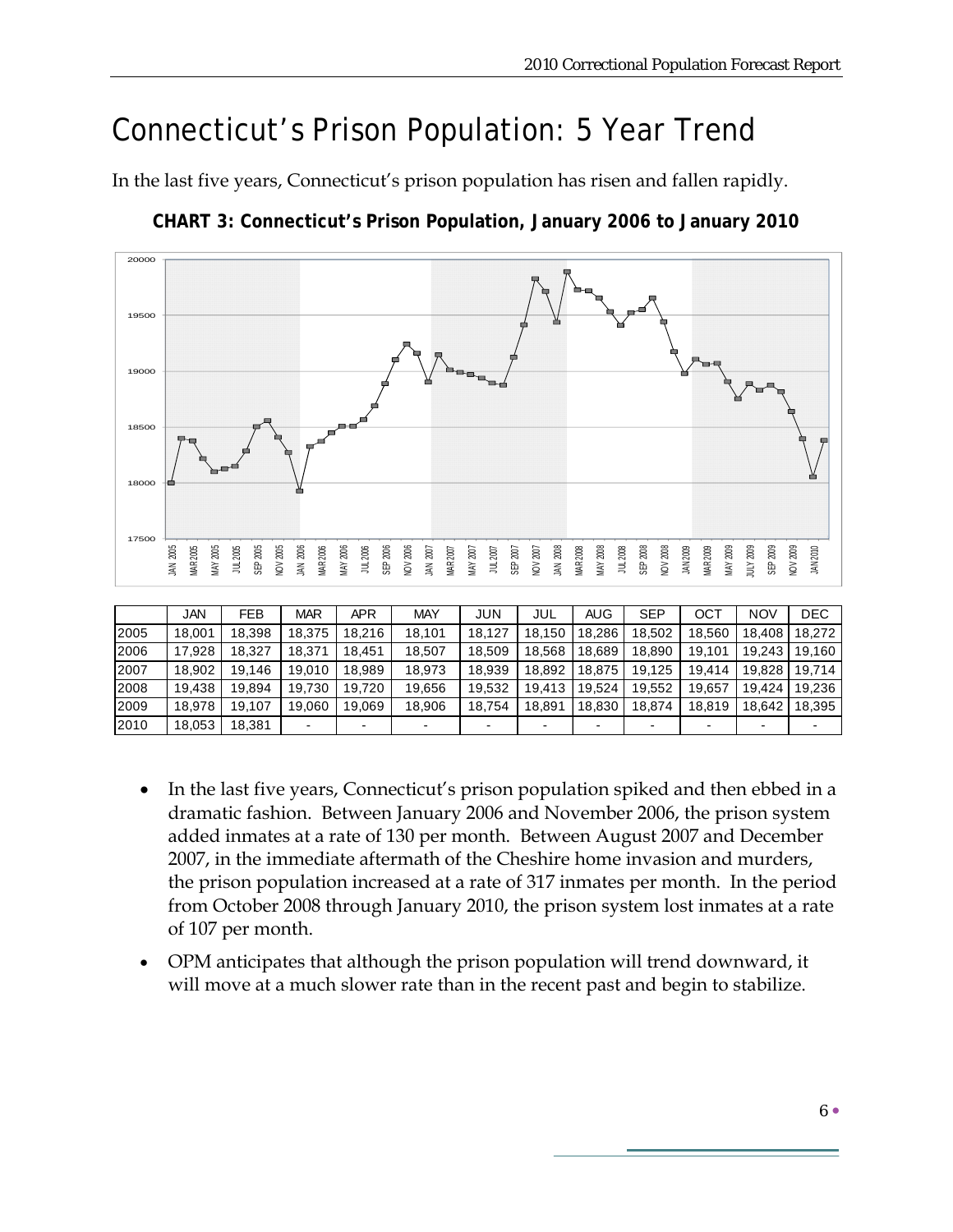# A Basic Model of Connecticut's Prison System

The number of inmates incarcerated in Connecticut prisons can be computed from the prison population from the previous day and the net loss or gain achieved when releases and discharges are subtracted from admittances. DOC administrators have limited control over certain aspects of this system through releases to community supervision programs, the jail re-interview process, and remand policies. In other areas, like criminal arrests or bail and sentencing policy, DOC administrators must respond to a variety of external factors that drive the system.



#### **CHART 4: A Basic Model of Connecticut's Prison System**

- The prison population and the number of offenders in DOC's Community Supervision Programs are closely related. Any sudden contraction in releases to community-based programs will drive the prison population upwards. Similarly, any expansion of releases to community-based programs should drive the prison population downwards.
- The prison population has a strong seasonal component. When the prison population rises during the summer and fall, it generally reflects the increase in the unsentenced offender population that is unable to post bail and is incarcerated awaiting case disposition.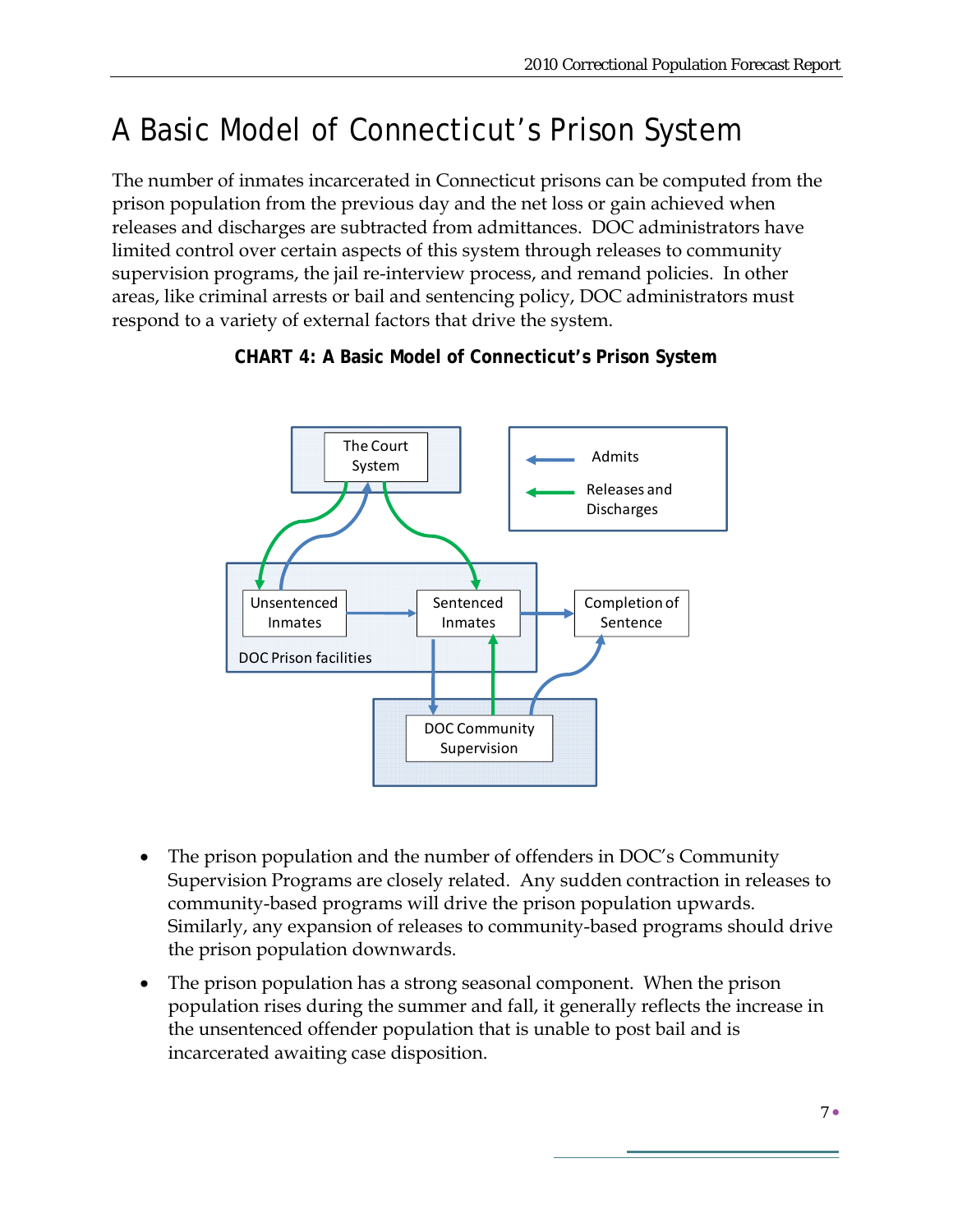## Seasonal Factors: Unsentenced Inmate Population

Each year, during the summer and fall, the number of unsentenced offenders incarcerated in Connecticut rises.



#### **CHART 5: Average Unsentenced Inmate Population May to October, 2000 - 2009**

| The unsentenced prison population, May through October, 2000 - 2009 |       |       |       |       |       |       |       |       |       |       |            |
|---------------------------------------------------------------------|-------|-------|-------|-------|-------|-------|-------|-------|-------|-------|------------|
|                                                                     | 2000  | 2001  | 2002  | 2003  | 2004  | 2005  | 2006  | 2007  | 2008  | 2009  | 10-yr avg. |
| May                                                                 | 2.688 | 2.971 | 3,239 | 3,381 | 3,628 | 3,568 | 3,703 | 3,725 | 3,816 | 3,654 | 3,437      |
| June                                                                | 2.687 | 3,029 | 3,319 | 3,354 | 3,627 | 3,640 | 3.674 | 3.727 | 3,786 | 3,688 | 3,453      |
| <b>July</b>                                                         | 2.722 | 3.051 | 3,542 | 3,410 | 3,877 | 3.711 | 3,827 | 3,821 | 3,885 | 3,858 | 3,570      |
| August                                                              | 2.795 | 3.177 | 3,529 | 3.444 | 3,833 | 3,737 | 3.944 | 3,830 | 4.108 | 3,870 | 3,627      |
| September                                                           | 2,820 | 3.311 | 3.547 | 3,550 | 4.076 | 3.907 | 4,084 | 3,983 | 4,158 | 3,969 | 3,740      |
| October                                                             | 2.821 | 3.473 | 3.677 | 3,805 | 4,083 | 3,916 | 4,072 | 3,959 | 4,148 | 3,998 | 3,795      |
| May-Oct, %<br>change                                                | 5%    | 17%   | 14%   | 13%   | 13%   | 10%   | 10%   | 6%    | 9%    | 9%    | 10%        |

- The unsentenced prison population has increased between May and October in every year since 2000. This increase is generally driven by seasonal increase in criminal arrests that occur over the warmer months.
- In recent years, increased collaboration between DOC, CSSD, and DMHAS on mechanisms such as the jail re-interview program have helped to reduce the size of the unsentenced population.
- The unsentenced prison population prison generally ranges between 16% and 20% of the entire inmate population.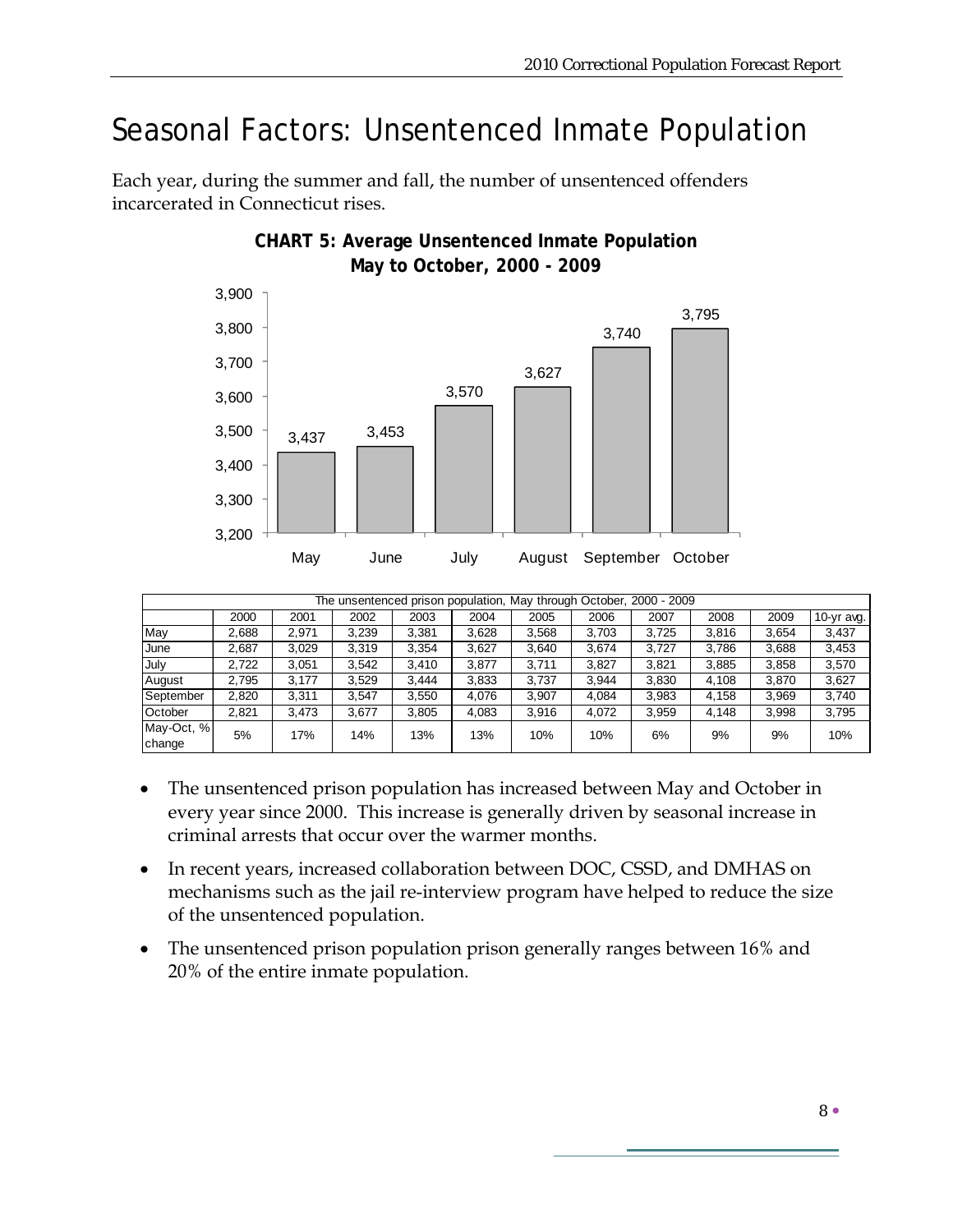## Seasonal Factors: Monthly Admits of Sentenced **Offenders**

Each year following the December-January holiday season, there is a pronounced seasonal spike in new admissions.



**Mar** 466 480 471 443 476 **Apr** 460 379 409 411 395 **May** 416 436 416 429 381 **Jun | 418 | 399 | 354 | 371 | 388 Jul | 423 | 427 | 385 | 430 | 406 Aug** 432 465 413 385 390 **Sep | 434 | 497 | 367 | 438 | 422 Oct** | 402 | 295 | 449 | 449 | 463 **Nov** 414 423 414 341 386 **Dec** 249 246 221 287 310

#### **CHART 6: Monthly Admits of Sentenced Offenders**  *<u>d anuary 2005 to December 2009*</u>

• Each year, the prison population regularly experiences a December-to-January drop followed by a January-to-February rebound. A significant proportion of this movement is driven by the Courts, where the processing of criminal cases slows during the holiday season. The January rebound is largely driven by an increased volume in the number of offenders sentenced to prison.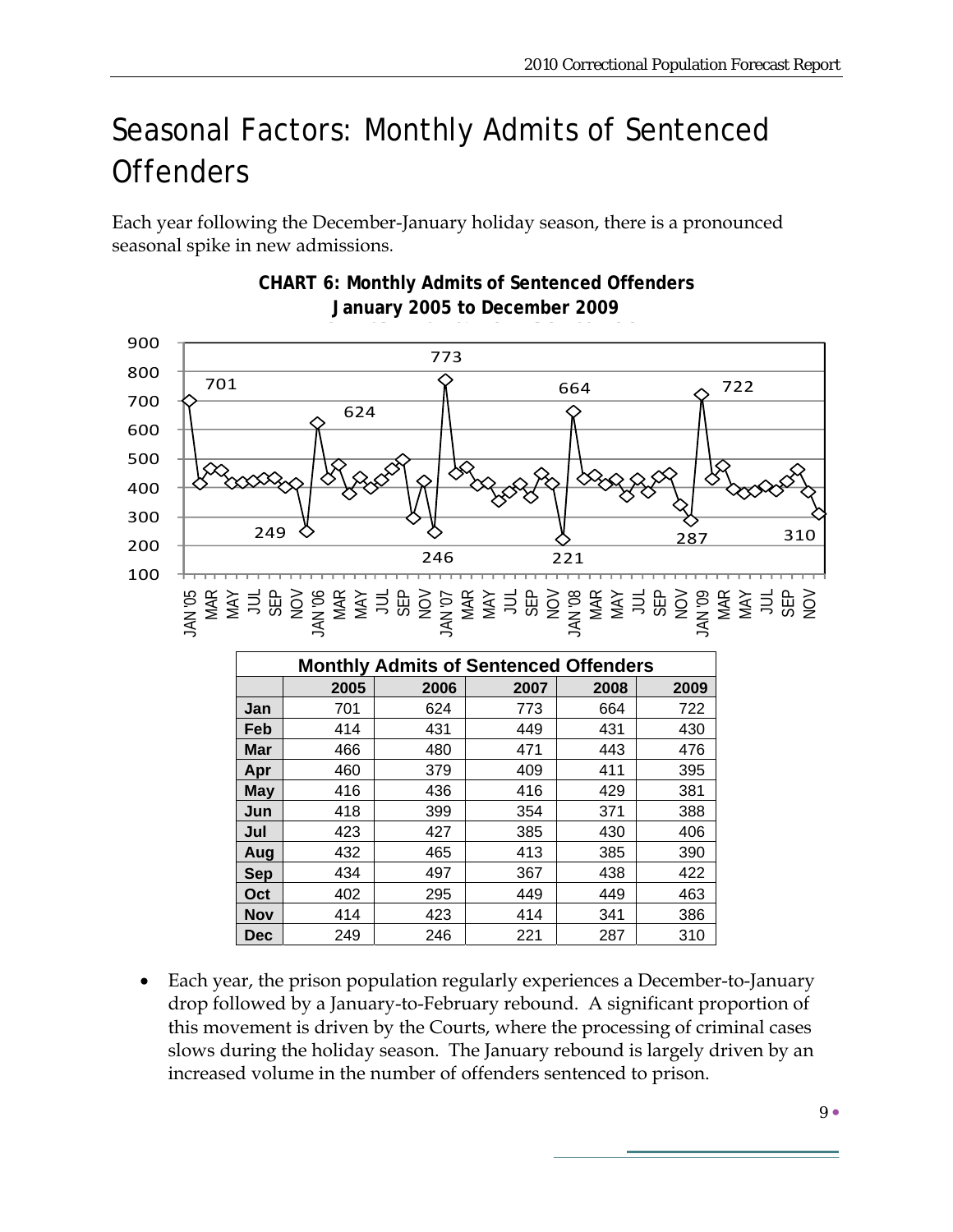## The Prison Population and Community Supervision

The prison population and the number of offenders in DOC's Community Supervision Programs are closely related. Any sudden contraction in releases to community-based programs will drive the prison population upwards.



#### **CHART 7: Prison Population vs. Offenders in Community Supervision January 2005 to January 2010**

- During the months following the July 2007 crimes in Cheshire, the number of offenders completing their prison sentences in community-based programs fell by almost 20% as the parole process came to a virtual halt and remand rates increased. The impact from these changes caused the prison population to skyrocket by almost 1,000 inmates over the course of a three month period.
- Since January 2008, the number of offenders under DOC-community supervision has almost returned to its pre- July 2007 level. During this time, the parole process has been reorganized and improved in a number of substantive ways, including: the elimination of administrative reviews, the establishment of fullpanel hearings for all parole cases, an expansion of staffing, and a greater utilization of information and communications technology.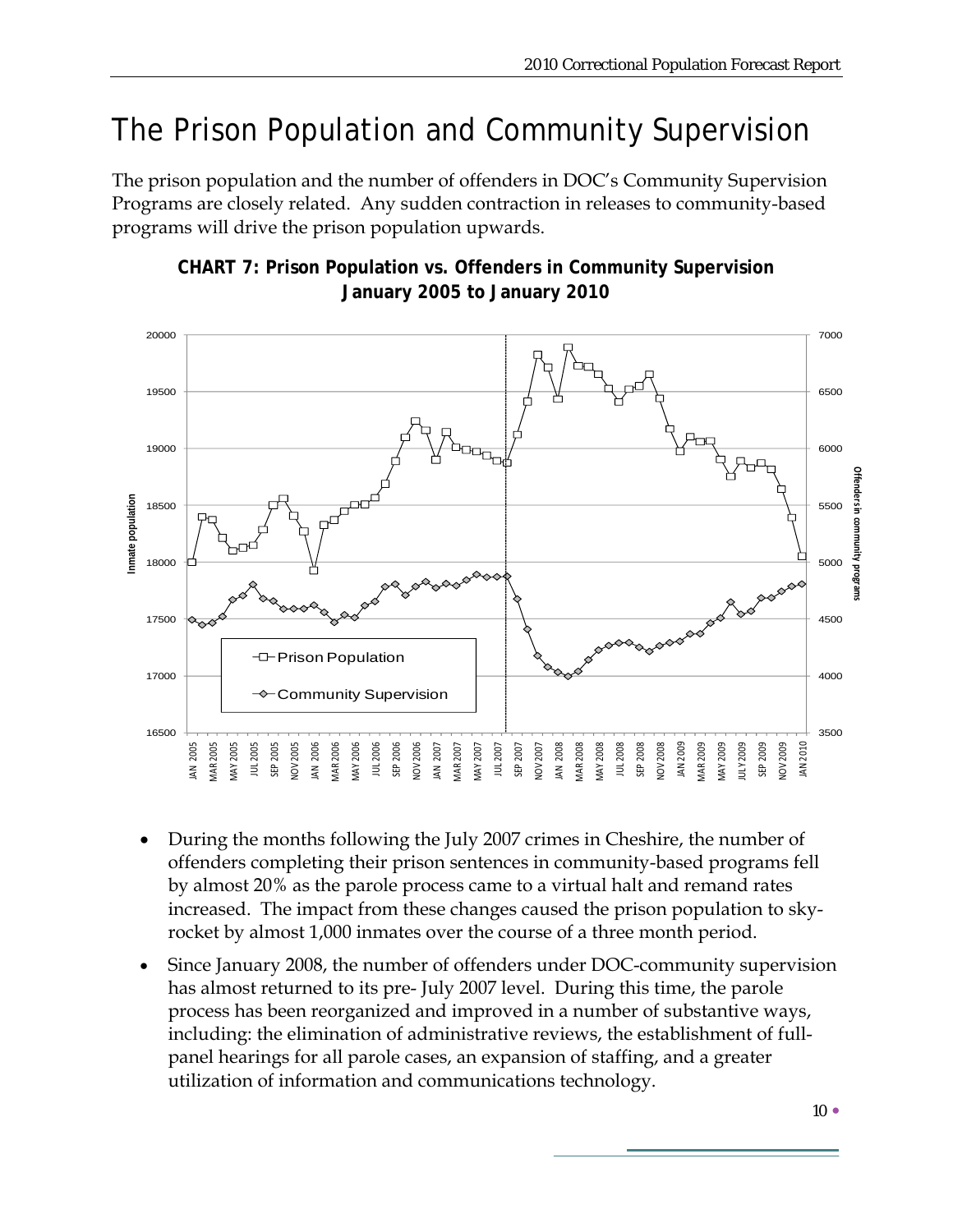## Crime Rates in Connecticut

In 2009, the number of statewide criminal arrests remained consistent with the previous five years.



- Although complete and finalized crime incident data is not available for Connecticut, the information that is available suggests that crime either decreased in 2009 or remained at 2008 levels.
- The Harford Police Department reports that the number of Part 1 crimes (the most serious offenses) decreased by 1.9% from 2008 to 2009. Part 1 crimes in 2009 were down 10.8% from their 2007 level. Although murders, rapes, and robberies were down from the previous year, aggravated assaults did rise.
- According to *The New Haven Advocate* (January 20, 2010) the first 10 months of 2009 in New Haven brought …"a decrease in murder, robbery, aggravated assault, burglary, larceny and motor vehicle theft when compared to the same period in 2008. There were big numbers for motor vehicle theft, which went down 25 percent, and burglary, which decreased 19 percent."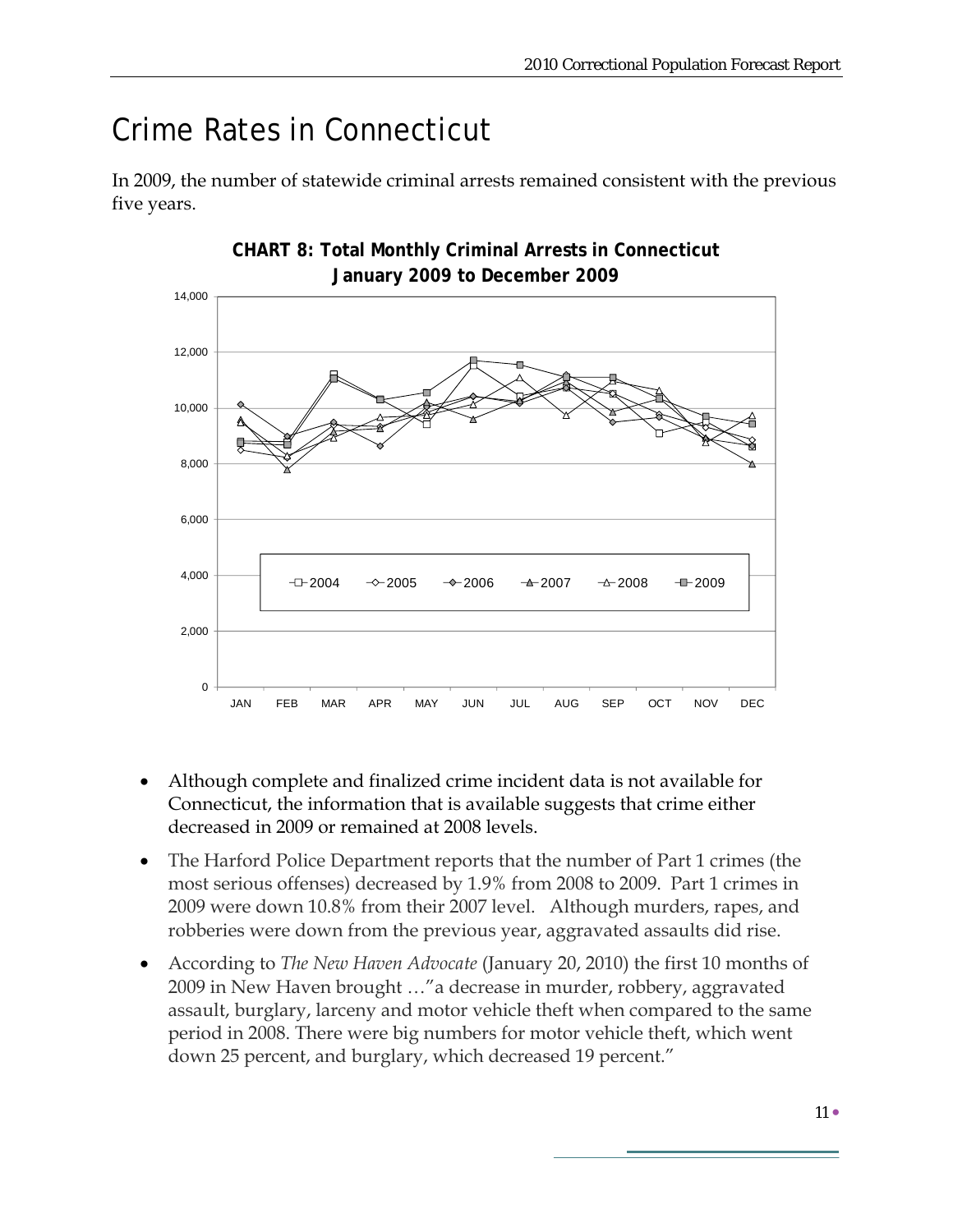- According to *The Connecticut Post* (January 3, 2010), Bridgeport, "the state's largest city recorded its lowest number of murders in decades last year, despite an economic recession that was expected to spark more violence and crime. …. Last year also saw the fewest violent crimes since 2004 in Bridgeport, according to Police Department statistics."
- The Waterbury Police Department reported a significant decline in violent crimes between 2008 and 2009. Murders decreased by 20%, rapes fell by 21.1%, and aggravated assaults declined by 7.8%. Robbery was the only violent crime category not to fall; it increased slightly from 169 to 172. Waterbury did report increases in burglaries and auto thefts.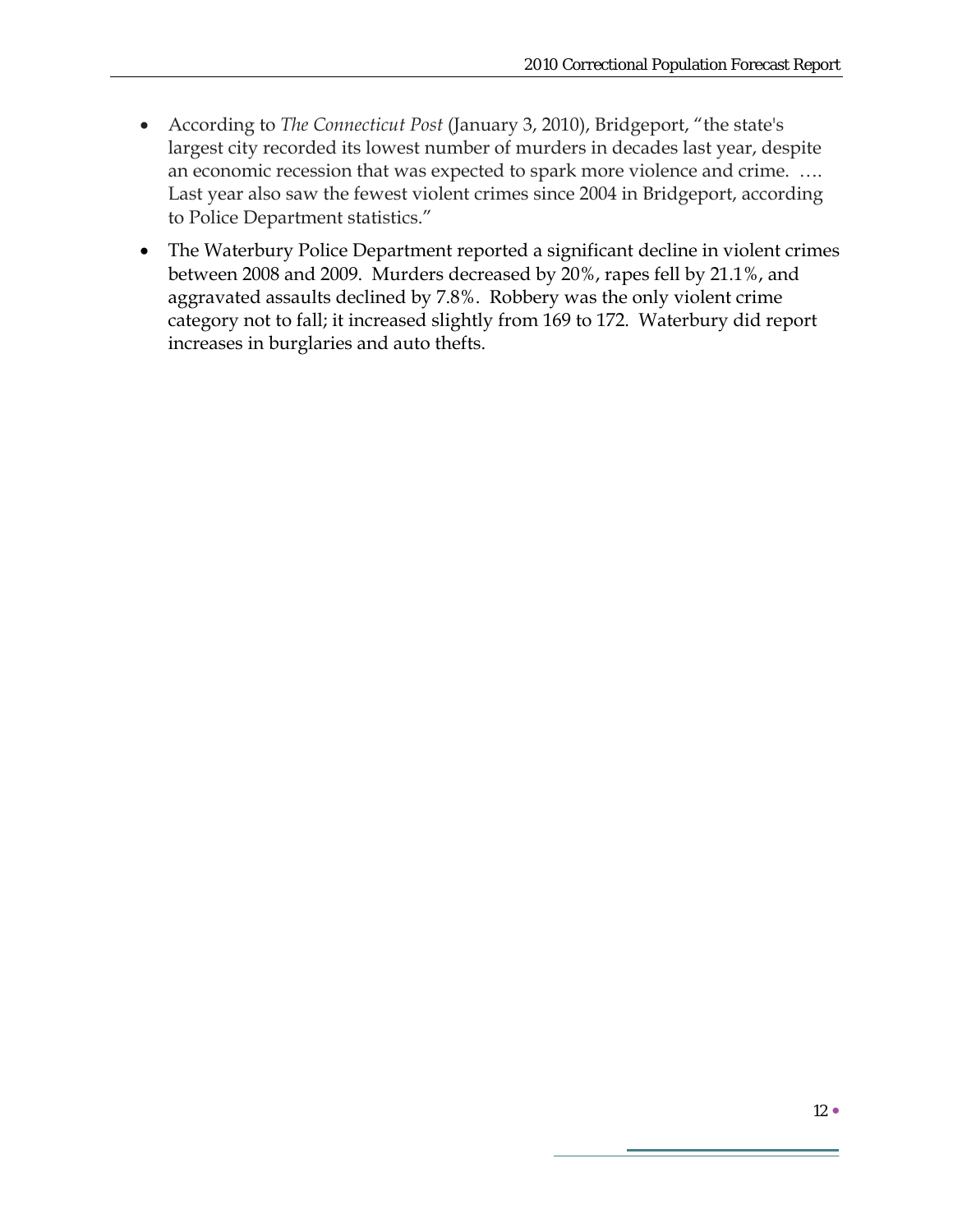## 2009 Prison Population Projection Review

In February 2009, OPM projected that over the following year the state's prison population would decline at a moderate rate, losing about 200 offenders. Between February 2009 and February 2010, the state inmate population declined by 726 offenders.





- In 2009, the prison population declined at a high annual rate.
- The February 2009 forecast was relatively accurate through July 2009. By September, however, it became apparent that the anticipated increase in the prison population over the summer and fall would not materialize. The period between July and October, 2009, was one of the flattest in the recent past.
- Given the lag between actual inmate counts and the February forecast, OPM revised its forecast downward in September 2009. Although both the February and September forecast predicted the trend in population numbers through January, both forecasts underestimated the steepness of the actual drop in inmate numbers.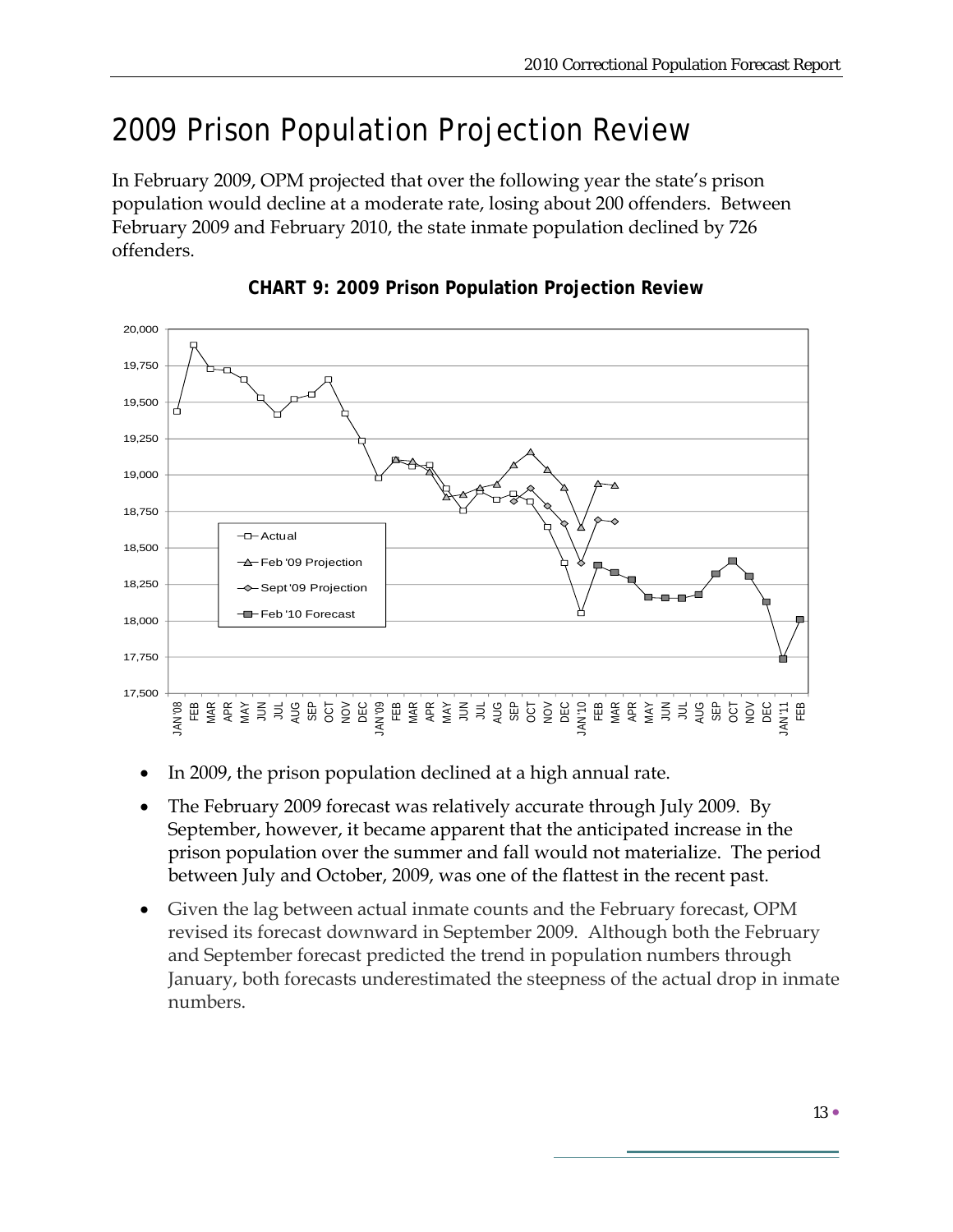## Factors Affecting the Forecast

OPM does not anticipate significant or immediate changes to criminal justice policy, either in sentencing behavior by the Courts or operations at any criminal justice agency. Connecticut's criminal justice system is a large, complex assemblage of institutional and organizational machinery. Each year, police departments in the state perform about [1](#page-15-0)40,000 criminal arrests.<sup>1</sup> These cases are processed and adjudicated through the courts. The prison system admits about 30,000 people annually, and, on any day, approximately 60,000 people in the community are under the supervision of the Department of Correction or the Office of Adult Probation. Given the annual volume of cases, the system tends towards a self-correcting regularity. Rapid changes rarely occur without strong external stimuli.

#### **Potential Factors That Could Impact the Size of the Prison Population**

- Public policy changes regarding the most appropriate treatment setting for mentally ill offenders, and those with drug and alcohol addictions, could impact the total facility population by directing offenders towards alternatives to incarceration in a correctional facility.
- The expanded use of appropriate risk assessment methodologies to identify non-violent, low-risk offenders could assist in moving more offenders into community re-entry programs, reducing the total facility population.
- Pending changes to the manner in which juvenile offenders are managed in the state could have an impact towards a small reduction in the prison population. The potential impact of these changes on the prison population has not been calculated and has not been considered in this analysis.

 $\overline{a}$ 

<span id="page-15-0"></span><sup>&</sup>lt;sup>1</sup> NIBRS data for 2003, 2004, 2005 and 2006.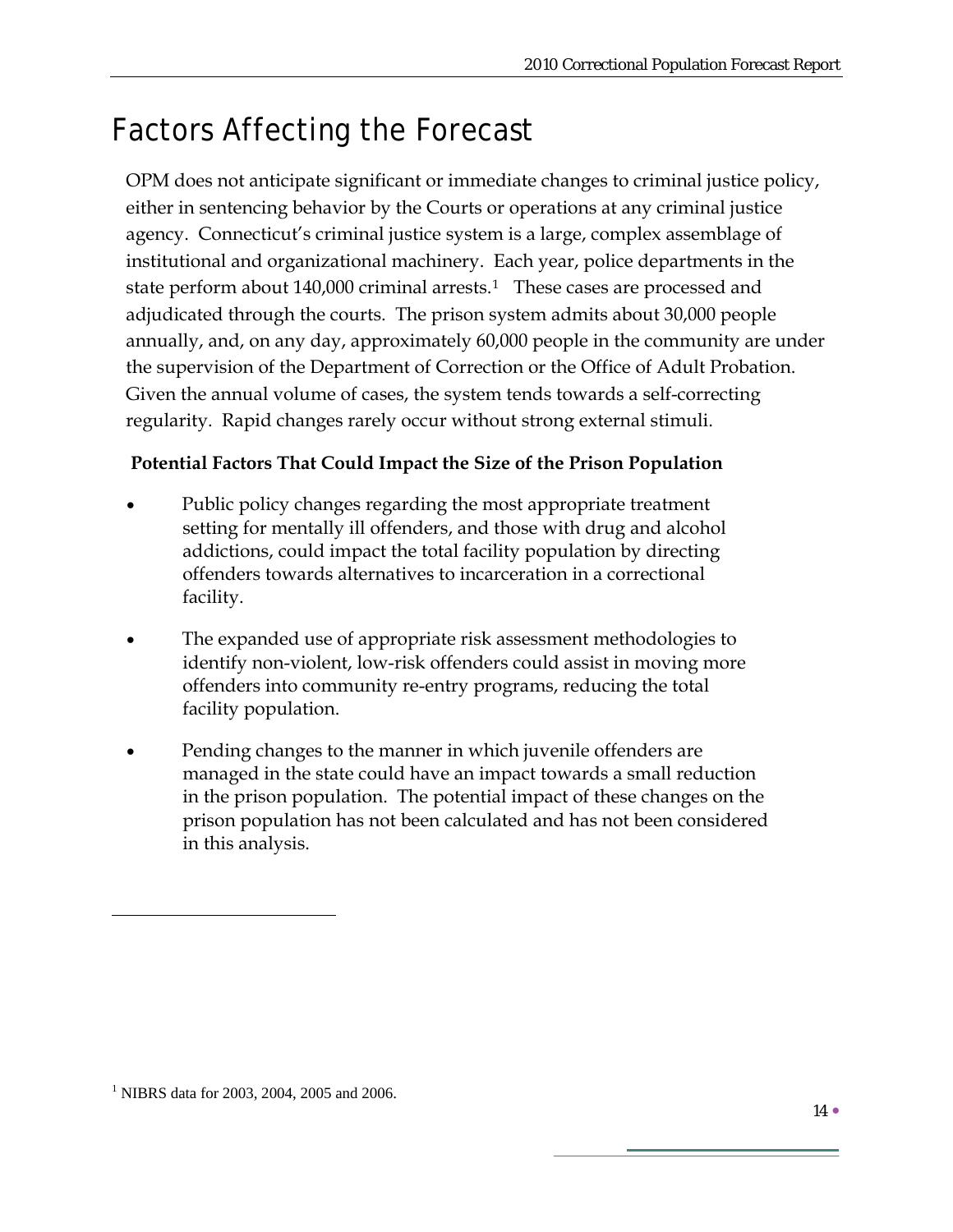- Making systemic changes to the criminal justice system to improve operating efficiencies may result in improved case processing and reductions in the total facility population.
- Expansion of diversion programs and/or alternatives to incarceration will result in reductions in the total facility population. Contractions of such programs will have the opposite effect.
- The jail re-interview program, a collaborative effort between the CT DOC and CSSD, has been critical in reducing the size of the unsentenced prison population in recent years. Reductions or expansions to that program would impact the prison population.
- The implementation of new or additional community release mechanisms will reduce the total facility population.
- The elimination of community release mechanisms generally, or the implementation of more stringent guidelines or limitations in eligibility requirements, will increase the total facility population.
- Changes in sentencing policy, practice, or the State's overarching sentencing philosophy can affect the total facility population.
- Potential Federal Second Chance Act funding in the near future may result in the State's ability to provide new re-entry programming.
- Potential increases in Federal JAG/Byrne competitive or formula grants to the State via the current Stimulus legislation may also provide additional programming dollars for criminal justice re-entry programs.
- Parole is the largest segment of the DOC community supervision population. OPM believes the capacity exists for the Department of Correction (DOC) to safely supervise more offenders in the community.
- A worsening economy also brings with it the risk that a larger percentage of accused offenders may be unable to meet the conditions for bail.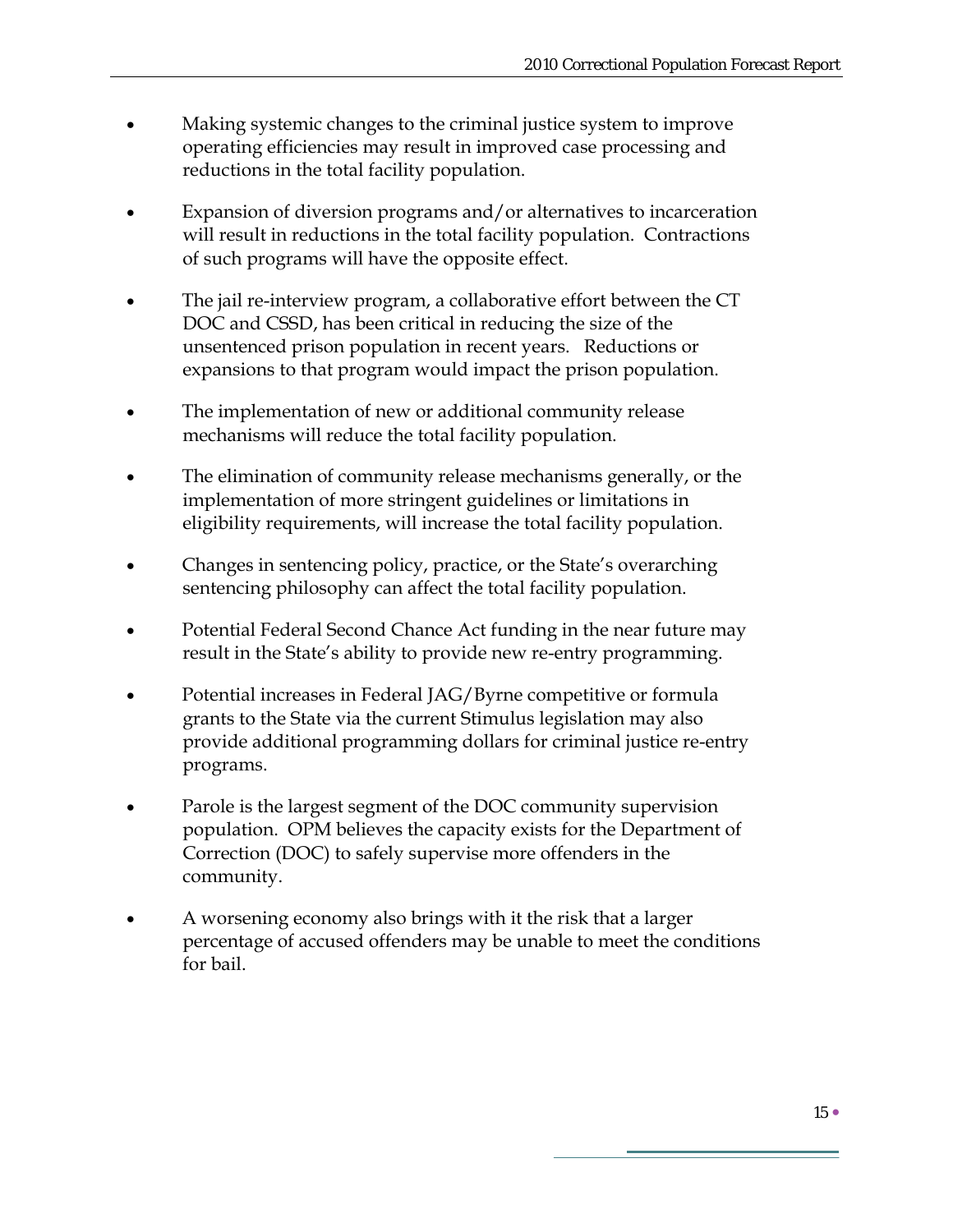## Forecasting Perspective

#### **The Forecast Process**

- Forecasts are predictions about the future based upon past performance and are directly dependent upon the rationality of the underlying assumptions and the persistence of those assumptions into the future.
- The goal of the correctional population forecasting process is to improve the ability to estimate the effects of proposed practice, policy, and legislative changes and to provide stakeholders and decisionmakers with information pertaining to the short-term and long-term consequences of any such changes.
- There are four general criteria for assessing the validity and reliability of a forecasting model: (1) short-term accuracy; (2) long term accuracy; (3) value for proactive policy analysis and planning; and (4) the extent to which the methodology provides insights into the underlying processes2.
- Most importantly, the success of a forecasting process should not necessarily be determined by its predictive accuracy, but whether or not the methodology can explain the differences between the forecasted data and the actual results.
- The Monthly Correctional Population Indicator Report stands as a check and balance mechanism to monitor the validity of the forecasted population and the actual results on a regular basis.

#### **Forecast Assumptions**

- Current policy, practice, and levels of service delivery in place at the time the forecast projection is made will not change throughout the forecast period.
- Operational data used to support the forecast are accurate and reliable.

2 Gaes, Gerald G., Simon, Eric S., and Rhodes, William M. "20/20 Hindsight: Effectiveness of Simulating the Impact of Federal Sentencing Legislation on the Future Prison Population," THE PRISON JOURNAL (1993).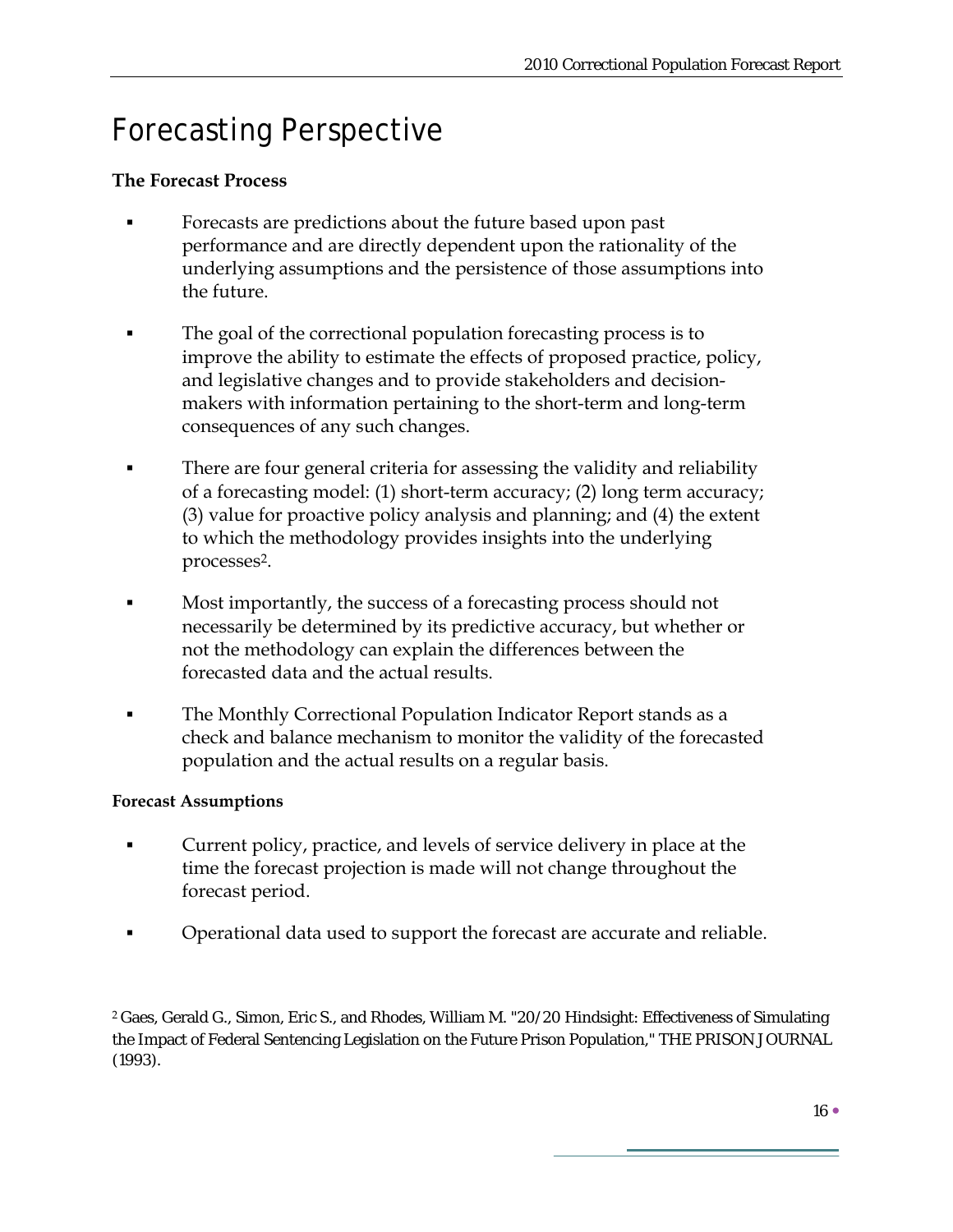#### **Factors Affecting the Forecast Process**

- Statistical techniques/results may be tempered by applying anecdotal information, institutional knowledge, and the collective judgment of those criminal justice professionals working directly with the data.
- The age and architecture of current criminal justice databases makes obtaining research oriented information and producing forecasts challenging.
- Forecast model complexity, and therefore the ability to test for sensitivity to a wide range of policy options, is completely dependent upon available data.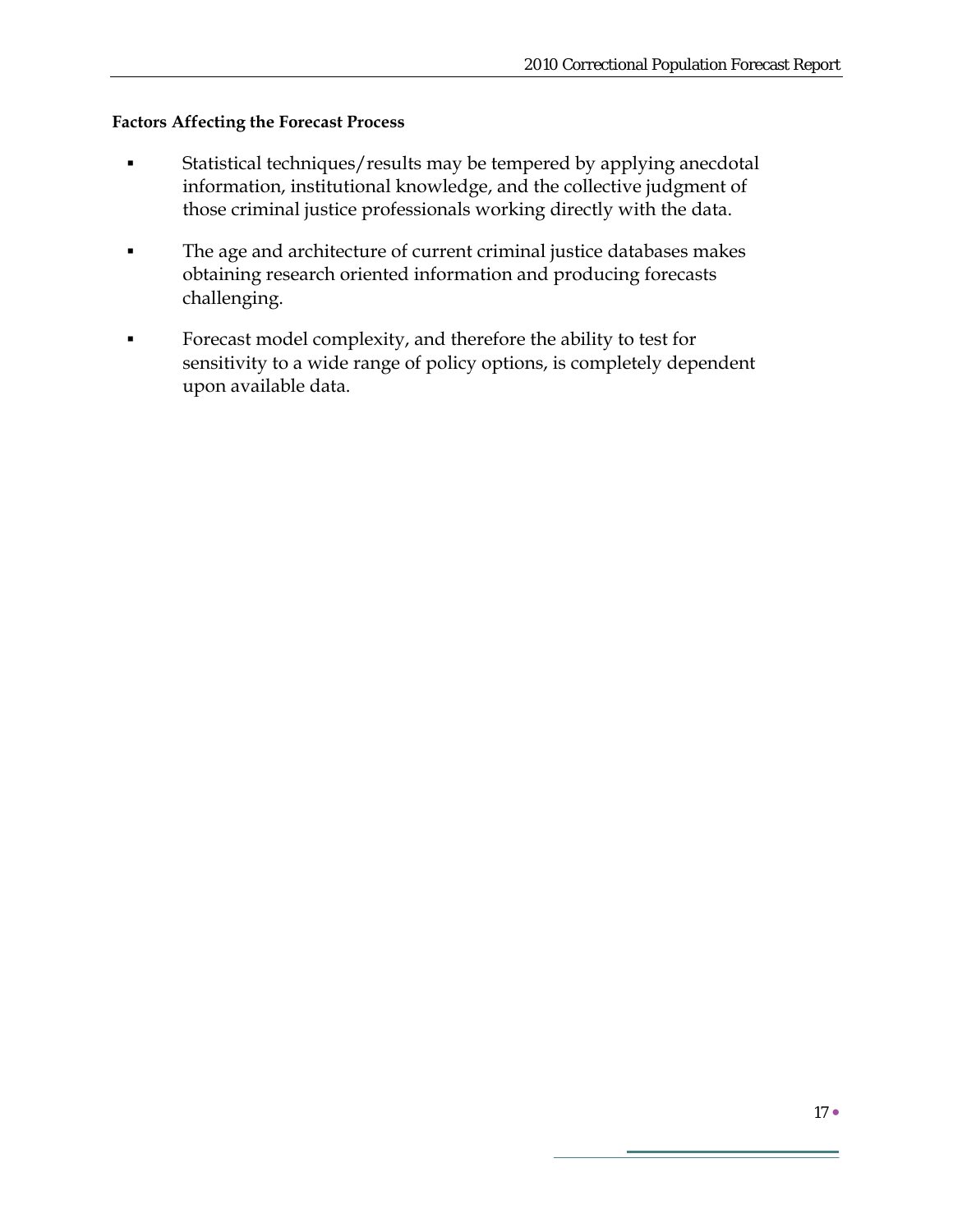## Appendix 1: Forecast Methodology

The 2010 prison population forecast is based on several assumptions drawn from an understanding of the objective conditions that drive the State's inmate population, input from criminal justice administrators and practitioners, and historic trend data on prison population growth going back through the 1980s.

Historical data, particularly since 2000, was used to develop a series of models to be used as the basis for this year's projection. Each month, quarter, and year were characterized and grouped to capture system performance and operational levels during periods of growth, decline, or relative stability. OPM queried administrators and practitioners to determine operational constraints or factors that would impact the prison admittance or discharge rates. These discussions and the data-derived models that OPM had produced were combined to produce this year's prison population forecast.

Connecticut's prison population declined moderately during 2008. Between January 1, 2008 and January 1, 2009, the prison population fell by 460 inmates, a 2.4% decline. In 2009, the decline in the inmate count was much more dramatic. Between January 1, 2009 and January 1, 2010, the State had 925 fewer inmates in its prisons, a decline of 4.9%. The decline of 2009 led DOC to close one prison facility.

The decline in the State's prison population, during the last year in particular, reflected a series of smaller, incremental factors coming into alignment. These factors included:

- a gradual increase in the number of offenders released each month into community supervision programs;
- a steady reduction of the offender backlog (that began in 2007) through discharges and releases into community programs;
- fewer-than anticipated monthly admittances of unsentenced offenders, particularly during the summer and fall;
- increased efficiency in pre-trial diversion programs;
- optimized population management;
- greater accountability and improved operational efficiency;
- and expanded collaboration between various criminal justice agencies including the Board of Pardons and Paroles, CSSD, and DOC.

OPM anticipates that although the prison population will trend downward, it will move at a much slower rate than in the recent past and begin to stabilize.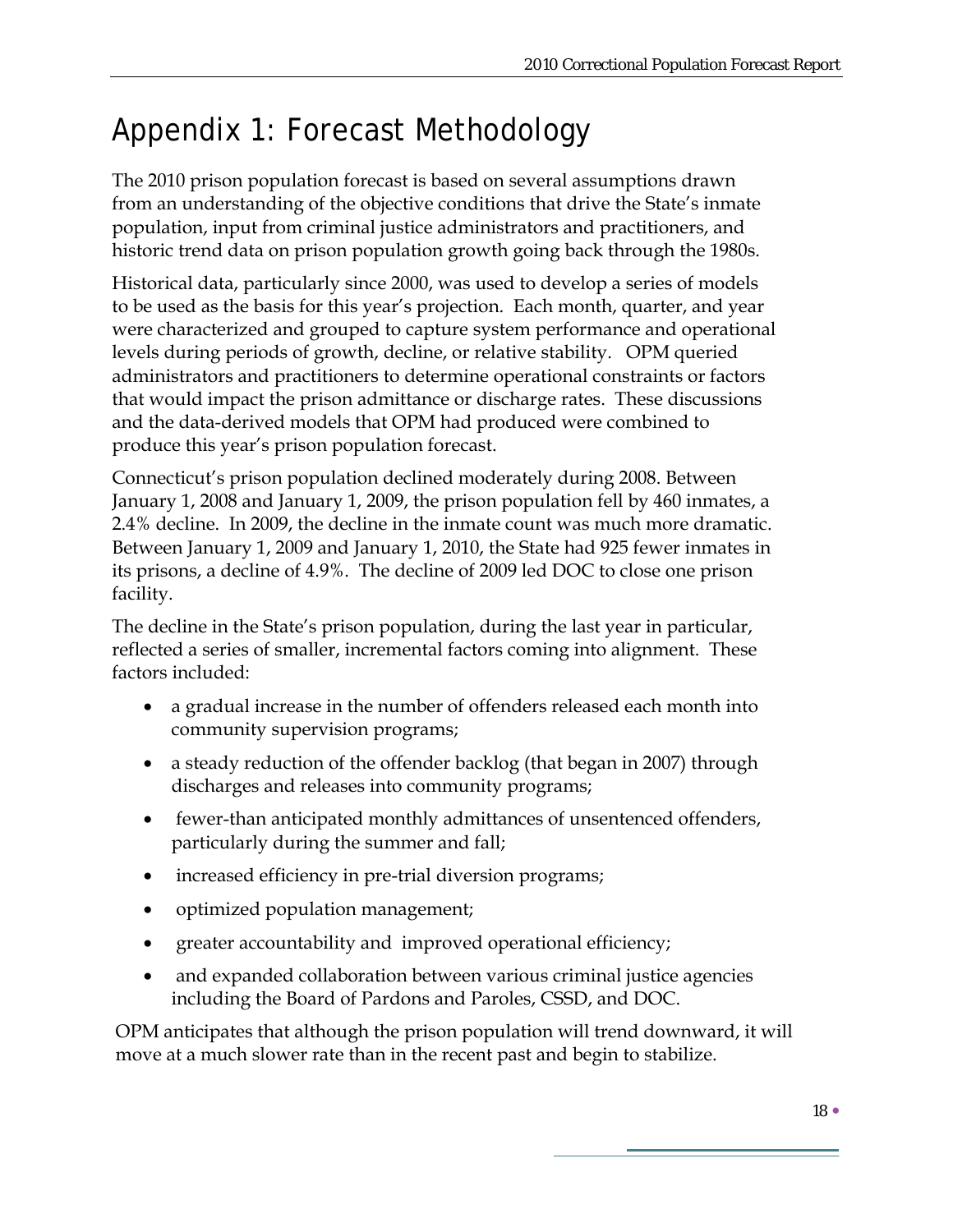It is helpful to remember that DOC lost a considerable percentage of its senior management to early retirements in 2009. The Department's ability to continue its work, without interruption, through this transition is both notable and worthy of acknowledgement. OPM believes that the DOC administrators will continue to enhance accountability, wring inefficiencies from the system, and expand the Department's use of community supervision programs.

OPM believes the capacity exists for the State to safely supervise more offenders in the community. Since the inmate and community supervision population are so closely intertwined, expanded use of community supervision programs, particularly parole, should exert further downward pressure on the prison population.

On February 1, 2010, the prison population in Connecticut was 18,381. According to OPM's current forecast, the prison population on February 1, 2011 will be 18,009, with an annual rate of decline of 2.02%.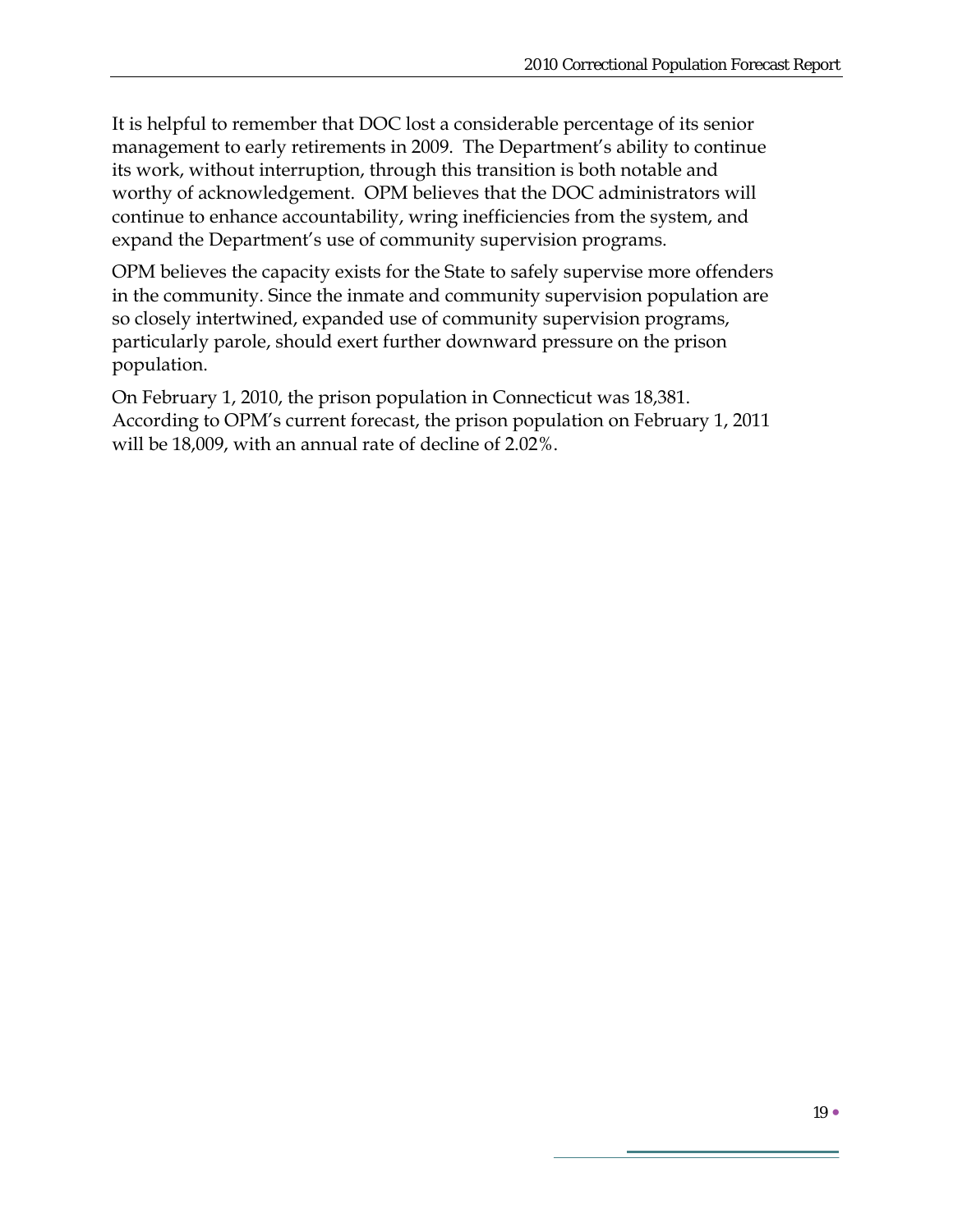# Appendix 2: Community Supervision Types

| Who decides if<br>released to<br>community?                                                     | Types of<br>Release                            | <b>Defintion</b>                                                                                                                                                                                                                                                                                                                                                                                        |  |  |  |  |  |
|-------------------------------------------------------------------------------------------------|------------------------------------------------|---------------------------------------------------------------------------------------------------------------------------------------------------------------------------------------------------------------------------------------------------------------------------------------------------------------------------------------------------------------------------------------------------------|--|--|--|--|--|
|                                                                                                 | <b>Transitional</b><br><b>Supervision (TS)</b> | Inmates with sentences of two years or less are eligible to be released on<br>TS after serving 50% of their sentence. The DOC provides supervision<br>and case management through its Parole and Community Services Unit<br>for offenders on TS status.                                                                                                                                                 |  |  |  |  |  |
| <b>Department of</b><br><b>Corrections (DOC)</b>                                                | <b>Halfway House</b><br>(HWH)                  | Inmates can become eligible to live in a halfway house if they have been<br>voted to parole or are within 18 months of their release date. Halfway<br>houses provide offenders with structured programs and supervision to<br>help them obtain employment, housing, education, or residential<br>substance abuse treatment.                                                                             |  |  |  |  |  |
| <b>Supervised by DOC</b><br><b>Parole Officers</b>                                              | Furlough                                       | Section 35 of PA 09-07, September special session, reinstated<br>reentry furloughs for a period of up to 45 days for any compelling<br>reason consistent with rehabilitation.                                                                                                                                                                                                                           |  |  |  |  |  |
|                                                                                                 | <b>Transitional</b><br>Placement               | After a successful term in a halfway house, inmates can be transferred to<br>an approved community placement or private residence.                                                                                                                                                                                                                                                                      |  |  |  |  |  |
| <b>Board of Pardons</b>                                                                         | Parole                                         | Inmates serving sentences greater than two years may be eligible for<br>parole. Offenders convicted of non-violent crimes can become eligible<br>after serving 50% of their sentences and offenders convicted of violent<br>crimes can become eligible after serving 85% of their sentences. The<br>parollee must comply with the imposed conditions of parole; violators may<br>be remanded to prison. |  |  |  |  |  |
| and Parole<br>(BOPP)                                                                            | <b>Transfer Parole</b>                         | An offender can be released to transfer parole 18 months prior to his or<br>her voted to parole date. Offenders on transfer parole are placed under<br>the same or, in some cases, stricter supervision conditions than offenders<br>on parole.                                                                                                                                                         |  |  |  |  |  |
| <b>Supervised by DOC</b><br><b>Parole Officers</b>                                              | <b>Special Parole</b>                          | Special parole is a mandatory, court-imposed period of parole following<br>the completion of a sentence. If an inmate violates special parole, he or<br>she may be remanded to prison for the remainder of the sentence. In<br>general, special parole is reserved for high-risk offenders.                                                                                                             |  |  |  |  |  |
| <b>Judicial Branch's</b><br><b>Court Support</b><br><b>Services Division</b><br>(CSSD) / Courts | Probation                                      | Probation is a mandatory, court-imposed period of supervision that allows<br>a defendant to forego incarceration. Instead, the offender is subject to<br>specific conditions of supervision (paying a fine, doing community service,<br>attending a drug treatment program, etc.).                                                                                                                      |  |  |  |  |  |
| <b>Supervised by CSSD</b><br><b>Probation Officers</b>                                          | <b>Split Sentence</b><br>Probation             | A mandatory, court-imposed period of supervision following DOC<br>sentence completion. If an offender violates split sentence probation, he<br>or she may be remanded to court.                                                                                                                                                                                                                         |  |  |  |  |  |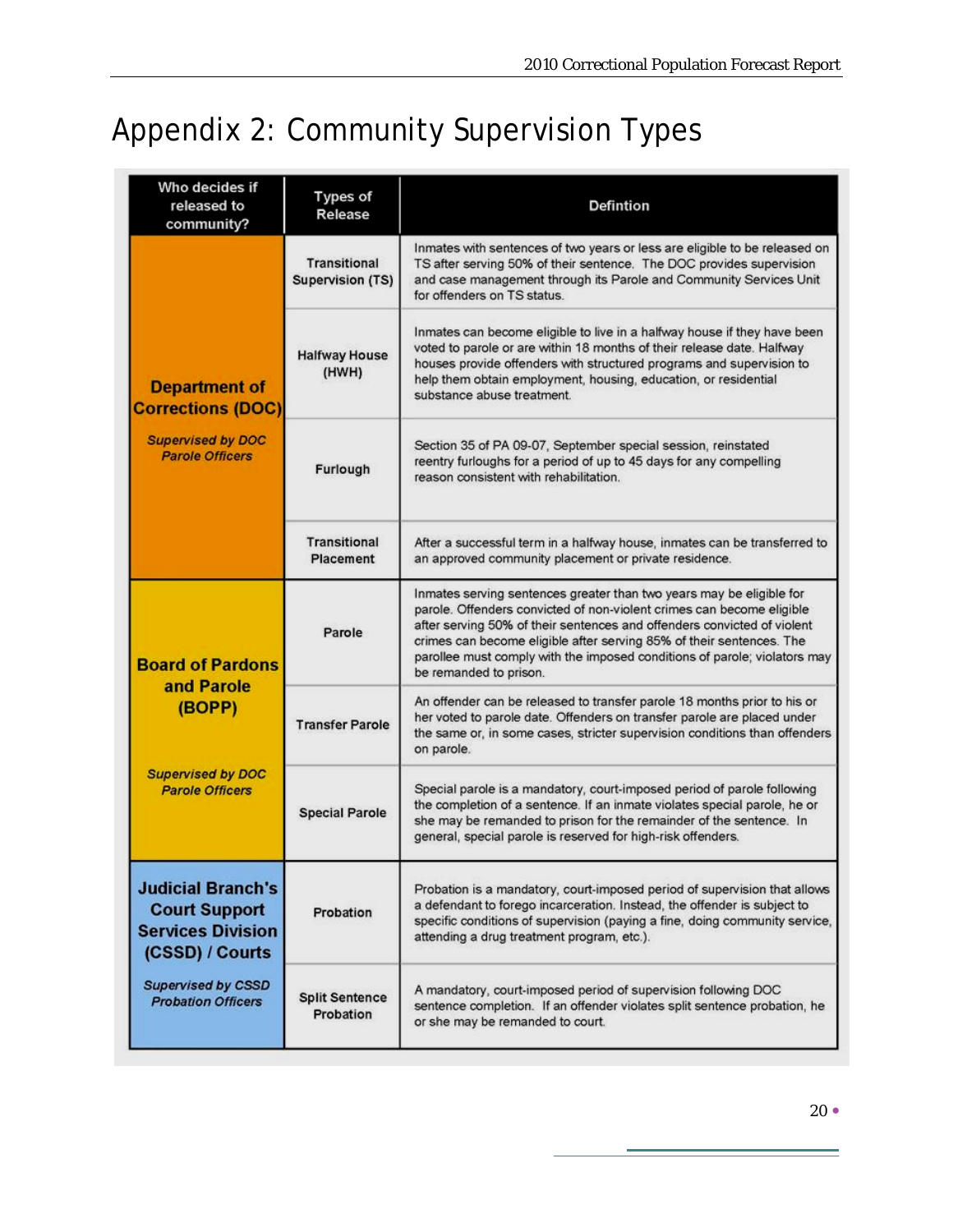## Appendix 3: Timeline of Events

| 2009        | • The Board of Pardons and Paroles (BOPP) moved toward full<br>implementation of its new mandated (P.A. 08-01) Board structure to<br>provide full parole hearings for all offenders with the elimination of<br><b>Administrative Reviews</b>                                                                                                      |
|-------------|---------------------------------------------------------------------------------------------------------------------------------------------------------------------------------------------------------------------------------------------------------------------------------------------------------------------------------------------------|
|             | • The incarcerated correctional population trended downward through<br>the last six months of 2009 to finish at 18,395 offenders for the first week of<br>December                                                                                                                                                                                |
|             | • ARRA (Recovery) "Stimulus" funds provided \$12 million of new<br>criminal justice funding for 158 municipalities and 8 major statewide<br>projects including: reducing the offender DNA backlog at both DOC<br>institutions and the DPS Forensics lab, building new video conferencing<br>capability, and rebuilding the BOPP case notes system |
|             | • Section 35 of PA 09-07, September special session, reinstated reentry<br>furloughs for a period of up to 45 days for any compelling reason<br>consistent with rehabilitation                                                                                                                                                                    |
|             | • "Home Invasion" law was created, including a 10 year mandatory<br>minimum prison sentence and enhanced statute for all burglaries at night<br>$(PA 08-1)$                                                                                                                                                                                       |
|             | • A full time parole board was instituted and it was decided that the<br>granting of paroles by administrative review would be eliminated,<br>effective July 1, 2008                                                                                                                                                                              |
|             | • Secure video-conferencing was made available for parole hearings.                                                                                                                                                                                                                                                                               |
| <b>2008</b> | • Furlough was limited to employment or for interview for employment<br>and a supervised diversionary program for persons with psychiatric<br>disabilities was created.                                                                                                                                                                           |
|             | • The establishment of a committee to study incentives to municipalities to<br>allow siting of community-based facilities such as halfway houses was<br>initiated.                                                                                                                                                                                |
|             | • Public Act 08-51, An Act Concerning Persistent Dangerous Felony<br>Offenders And Providing Additional Resources To The Criminal Justice                                                                                                                                                                                                         |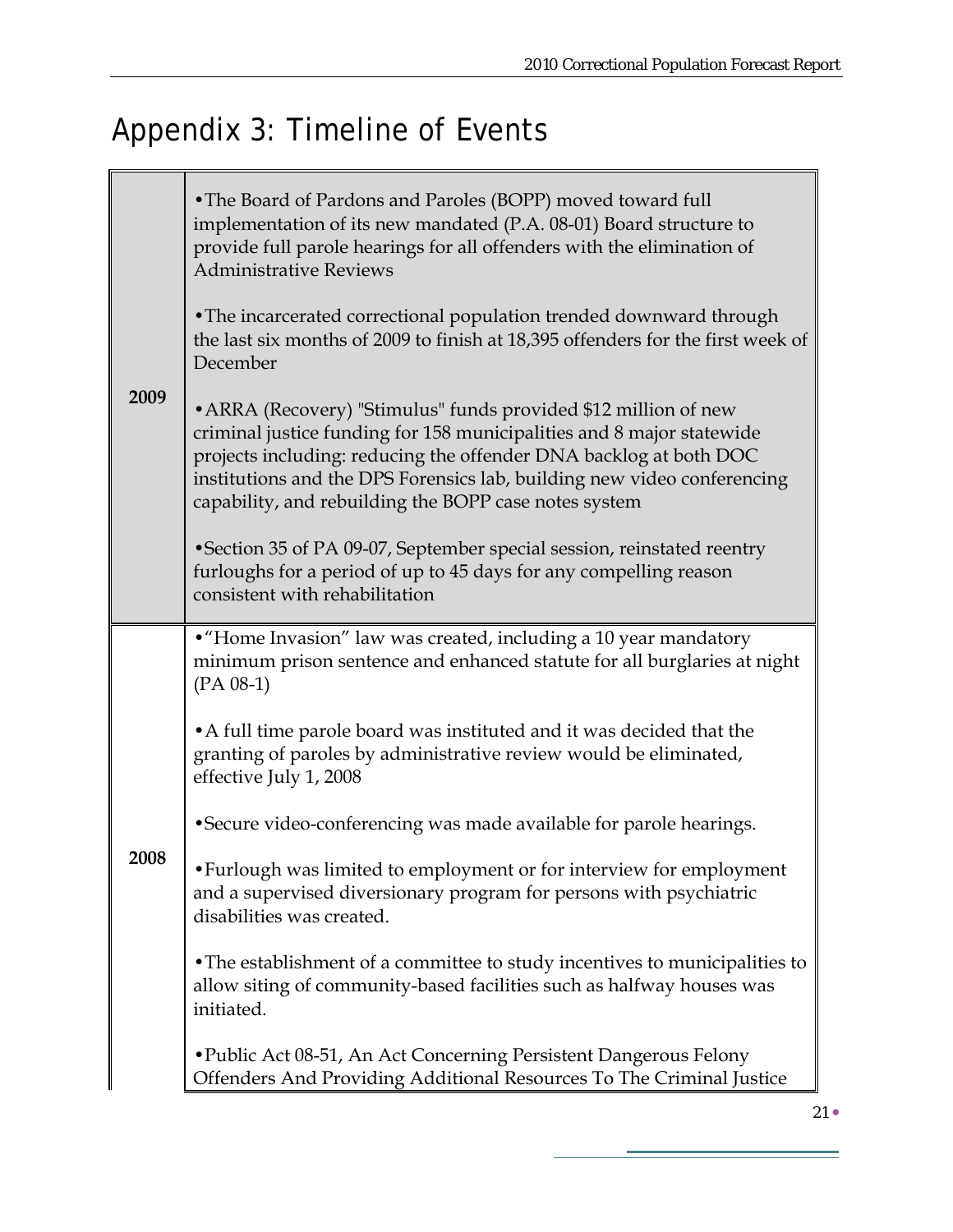|      | System, set minimum penalties for persistent dangerous felony offenders<br>and, in some instances, increased the maximum penalties for these<br>offenders. The bill also appropriated FY 09 funds, in the approximate<br>amount of \$10 million, to various state agencies to carry out criminal-<br>justice related activities.                                    |
|------|---------------------------------------------------------------------------------------------------------------------------------------------------------------------------------------------------------------------------------------------------------------------------------------------------------------------------------------------------------------------|
| 2007 | • The Connecticut Sentencing Task Force was created (PA 06-193) to<br>review Connecticut criminal justice and sentencing policies and laws and<br>make recommendations to create a more just, effective and efficient<br>system of criminal sentencing. . In July 2007, ban on parole releases was<br>implemented following Cheshire home invasion.                 |
| 2006 | • On July 1, 2006, the Criminal Justice Policy & Planning Division was<br>created within the Office of Policy and Management (OPM) and tasked<br>with developing a plan to promote a more effective and cohesive state<br>criminal justice system (PA 05-249).                                                                                                      |
| 2005 | • By November 2005, all 500 out-of-state inmates were returned to<br>Connecticut and the Virginia DOC contract was allowed to expire. \$13<br>million was invested directly to DOC and CSSD for specific initiatives (PA<br>04-216) as outlined in the comprehensive offender re-entry strategy.                                                                    |
|      | • Board of Pardons and Paroles (BOPP) was created to consolidate the<br>Board of Parole and the Board of Pardons.                                                                                                                                                                                                                                                   |
| 2004 | . Parole board authority for parole supervision was transferred to DOC.<br>DOC/CSSD were required to reduce technical violations by 20% for<br>parole and probation re-admissions to prison and increase furlough<br>period from 15 to 30 days (PA 04-234).                                                                                                         |
|      | • In July 2004, Governor Rell ordered DOC to bring all inmates transferred<br>out-of-state back into Connecticut's DOC facilities and to develop a<br>comprehensive offender re-entry strategy intended to control prison<br>overcrowding, assist offenders as they transition from prison to the<br>community, protect public safety, and support victims' rights. |
|      | • The Board of Parole and the Board of Pardons were merged into DOC.<br>(The Pardons Board was already under DOC for "administrative purposes                                                                                                                                                                                                                       |
| 2003 | only" (PA 03-06).)<br>• DOC was authorized to transfer an additional 2,000 inmates for a total<br>out-of-state contract of 2,500 beds only in fiscal years 2004 and 2005 (PA<br>$(03-6).$                                                                                                                                                                           |

Ξ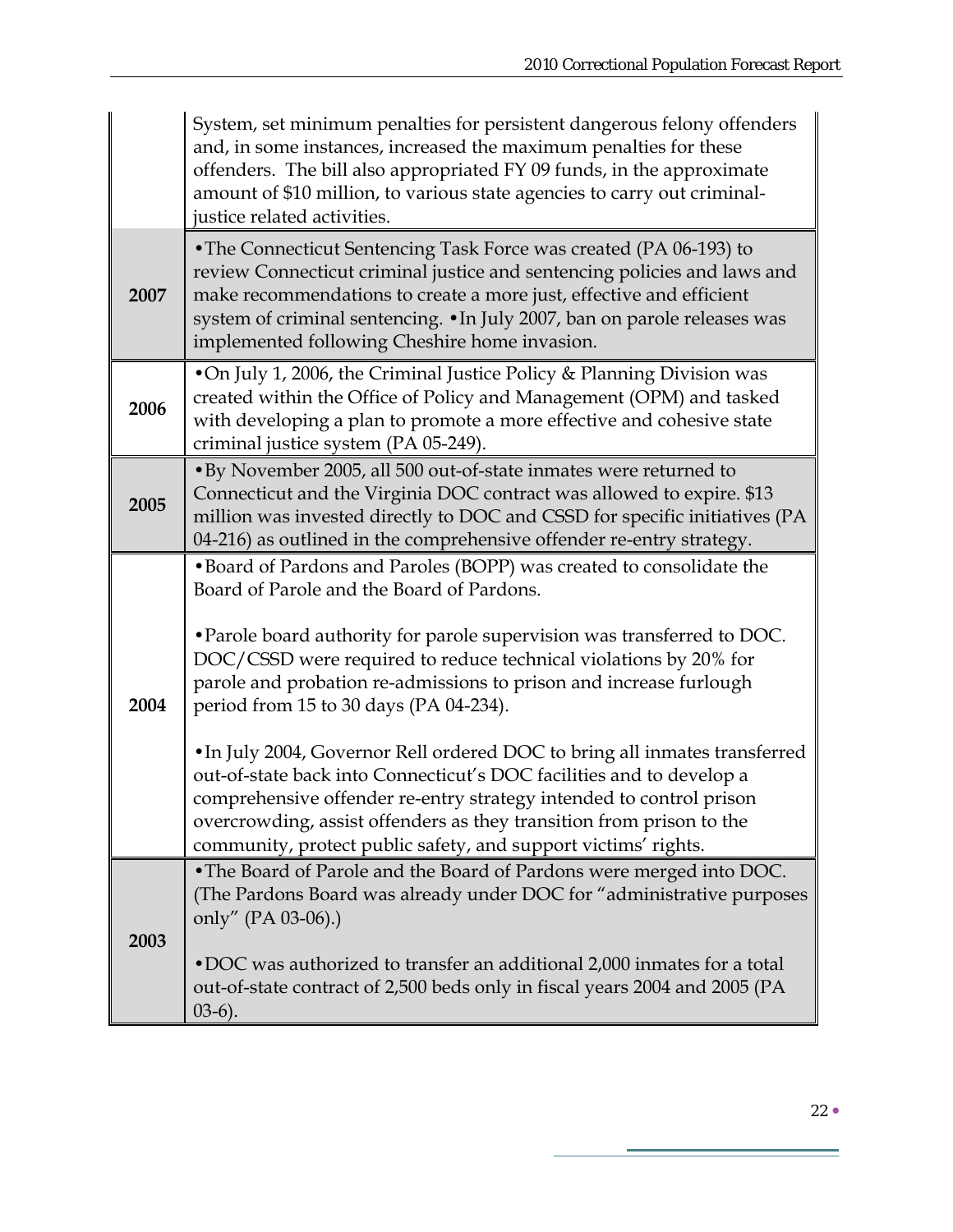| 2001 | • Drug dealer mandatory minimums were lifted in certain cases allowing<br>judges expanded authority to depart "for good cause" from presumptive<br>sentencing for certain drug sale offenses (PA 01-99), effective July 1, 2001.                                                                                                                                                                                                                                                                                                                                                                                                                                                                                                                                                                                                                                                                                                                                                                                                                                   |
|------|--------------------------------------------------------------------------------------------------------------------------------------------------------------------------------------------------------------------------------------------------------------------------------------------------------------------------------------------------------------------------------------------------------------------------------------------------------------------------------------------------------------------------------------------------------------------------------------------------------------------------------------------------------------------------------------------------------------------------------------------------------------------------------------------------------------------------------------------------------------------------------------------------------------------------------------------------------------------------------------------------------------------------------------------------------------------|
| 1999 | • CT Supreme Court ruled "good time" abolished. Extended Supervision<br>Parole (ESP) was created; time served at 95%. • Connecticut transferred<br>484 offenders to Virginia DOC (Wallens Ridge maximum security prison)<br>under one-year, renewable contract. • Court Support Services Division<br>(CSSD) was created to consolidate Office of Adult Probation, Office of<br>Alternative Sanctions, Office of the Bail Commissioner, and the Family<br>Division, and the Juvenile Detention Services Division. • "Zero Tolerance"<br>program created, effective from passage May 27, 1999 (PA 99-34). • (PA<br>99-255) modified drunk driving laws effective October 1, 1999: increased<br>standard for blood-alcohol content, including penalties for second and<br>subsequent drunk driving convictions and fines; required participation in<br>pretrial alcohol education program and increased fee from \$425 to \$600;<br>and required courts to report drunk driving convictions to the motor<br>vehicle commissioner to suspend licenses for convictions. |

Ė